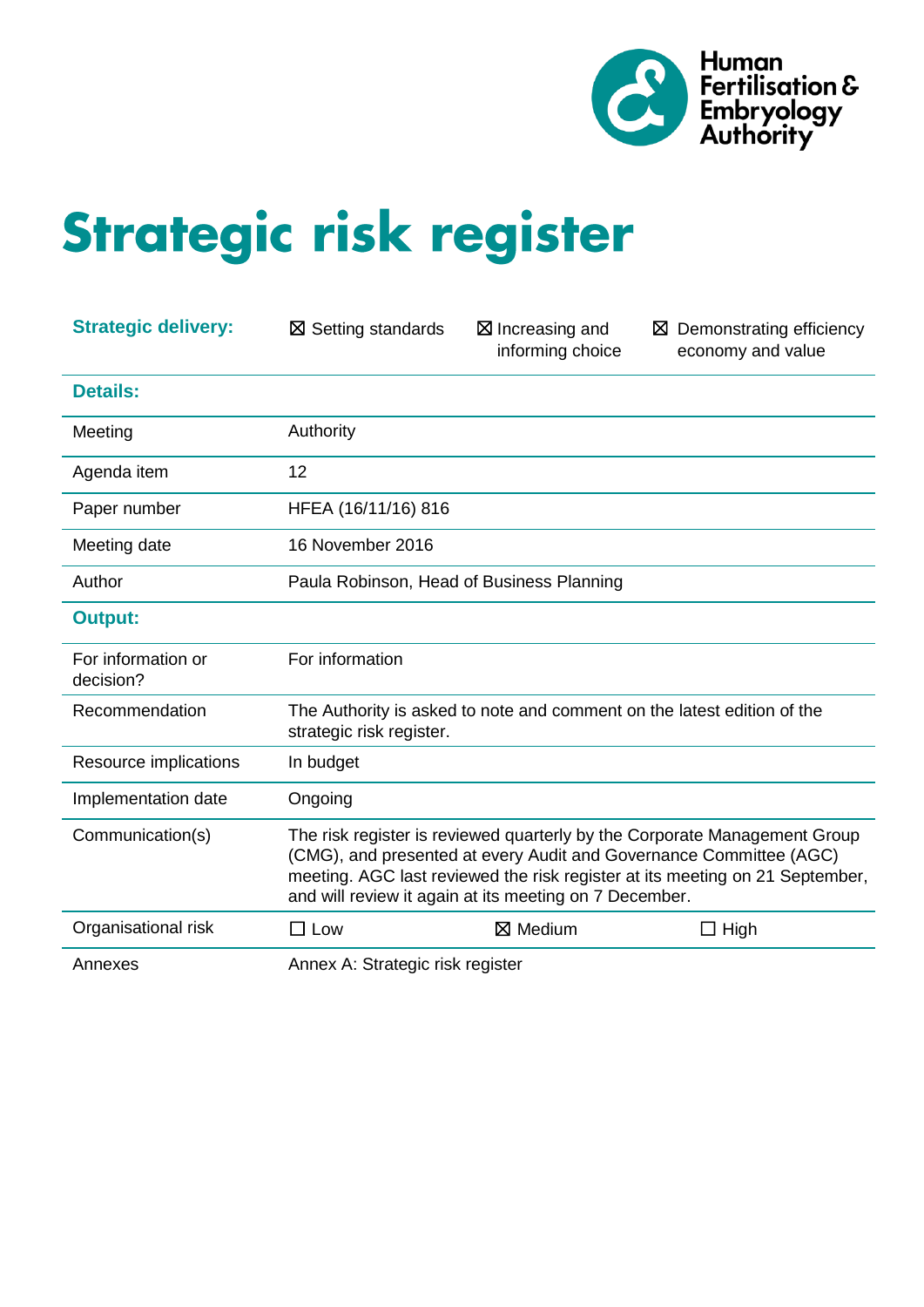#### 1. Latest reviews

- 1.1. CMG reviewed the risk register at its meeting on 7 September. Three of the twelve risks are above tolerance. CMG reviewed all risks, controls and scores. CMG's specific comments are contained in the risk register at Annex A.
- 1.2. The risk register was last discussed at AGC on 21 September. No changes were proposed to the risk scores. Any comments from the Authority will be fed into the Committee's next review on 7 December.

#### $2.$ **Recommendation**

2.1. The Authority is asked to note and comment on the latest edition of the strategic risk register.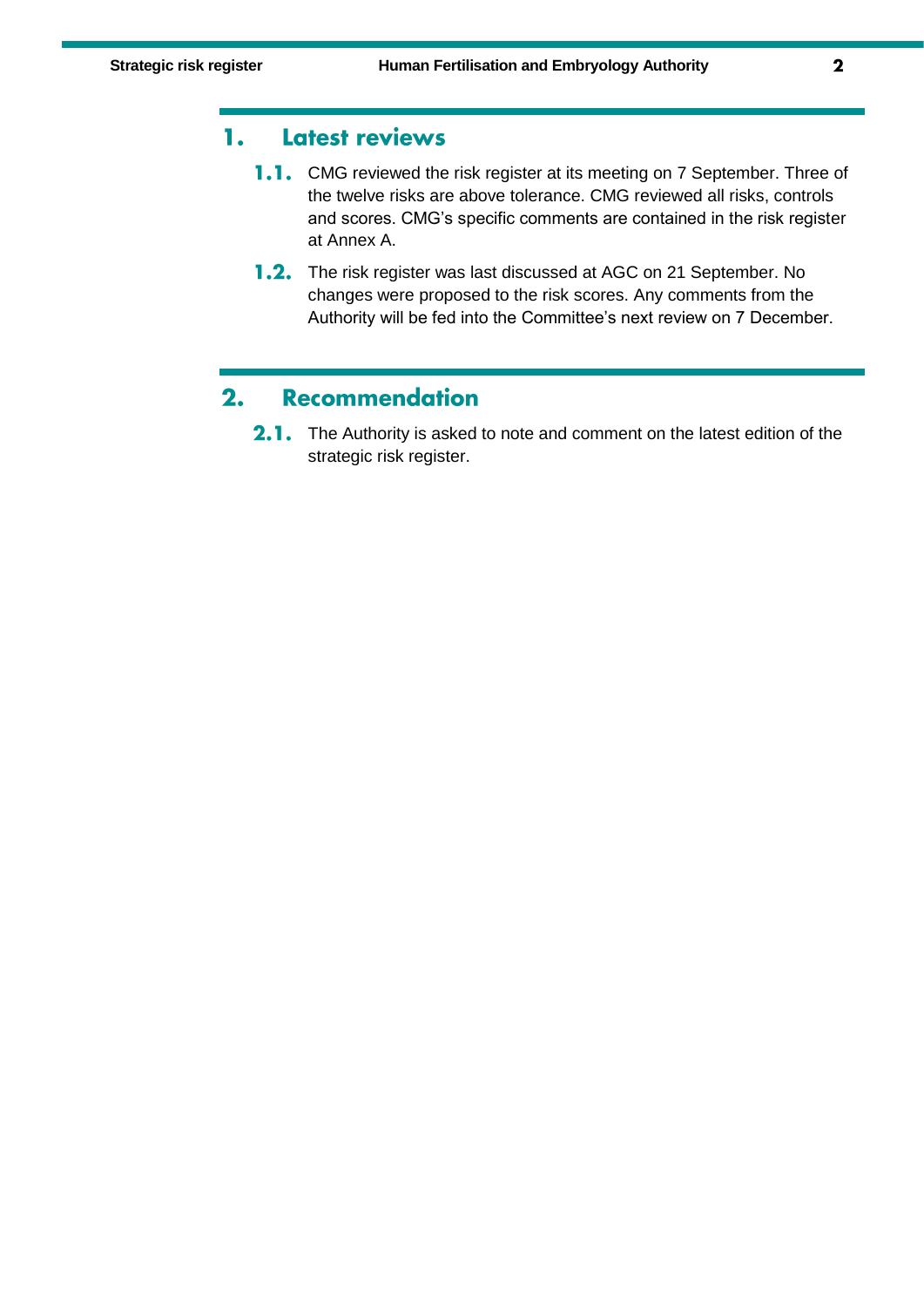# **HFEA strategic risk register 2016/17**

#### **Risk summary: high to low residual risks**

| Risk area                                    | Risk title                                                                                     | Strategic linkage <sup>1</sup>                 | <b>Residual risk</b> | <b>Current status</b>  | Trend       |
|----------------------------------------------|------------------------------------------------------------------------------------------------|------------------------------------------------|----------------------|------------------------|-------------|
| Legal challenge                              | LC1: Resource diversion                                                                        | Efficiency, economy and value                  | $12 - High$          | At tolerance           | 1 分分分       |
|                                              | Information for Quality   If Q1: Improved information access                                   | Increasing and informing choice: information   | $12 - High$          | Above tolerance        | 1⇔⇔⇔⇔       |
| Data                                         | D1: Data loss or breach                                                                        | Efficiency, economy and value                  | $10 - Median$        | At tolerance           | <b>むむむむ</b> |
| Data                                         | D2: Incorrect data released                                                                    | Efficiency, economy and value                  | $9 - Medium$         | Above tolerance        | ↑⇔⇔⇔        |
| <b>Financial viability</b>                   | FV1: Income and expenditure                                                                    | Efficiency, economy and value                  | $9 - Medium$         | At tolerance           | むむむむ        |
| Donor conception                             | DC2: Support for OTR applicants                                                                | Setting standards: donor conception            | $9 - Medium$         | At tolerance           | ⇔⇔⇔⇔        |
| Capability                                   | C1: Knowledge and capability                                                                   | Efficiency, economy and value                  | $9 - Medium$         | Above tolerance        | 1⇔⇔⇔⇔       |
|                                              | Information for Quality  IfQ3: Delivery of promised efficiencies Efficiency, economy and value |                                                | 8 – Medium           | <b>Below tolerance</b> | ⇔ ⇔⇔↑       |
| Regulatory model                             | RM1: Quality and safety of care                                                                | Setting standards: quality and safety          | $8 - Medium$         | At tolerance           | ⇔⇔⇔         |
| Regulatory model                             | RM2: Loss of regulatory authority                                                              | Setting standards: quality and safety          | 8 – Medium           | At tolerance           | ⇔⇔⇔⇔        |
| Information for Quality  IfQ2: Register data |                                                                                                | Increasing and informing choice: Register data | 8 – Medium           | At tolerance           | 1300        |
| Donor conception                             | DC1: OTR inaccuracy                                                                            | Setting standards: donor conception            | $4 - Low$            | At tolerance           | ⇔⇔⇔         |

<sup>\*</sup> This column tracks the four most recent reviews by AGC, CMG, or the Authority (eg,  $\hat{v} \Leftrightarrow \hat{v} \Leftrightarrow$ ).

Recent review points are: CMG 18 May  $\Rightarrow$  AGC 15 June  $\Rightarrow$  Authority 6 July  $\Rightarrow$  CMG 7 September/AGC 21 September (no changes to scores)

 $\overline{a}$ 

<sup>&</sup>lt;sup>1</sup> Strategic objectives 2014-2017:

Setting standards: improving the quality and safety of care through our regulatory activities. (Setting standards – quality and safety)

Setting standards: improving the lifelong experience for donors, donor-conceived people, patients using donor conception, and their wider families, (Setting standards – donor conception)

Increasing and informing choice: using the data in the register of treatments to improve outcomes and research. (Increasing and informing choice – Register data)

Increasing and informing choice: ensuring that patients have access to high quality meaningful information. (Increasing and informing choice – information)

Efficiency, economy and value: ensuring the HFEA remains demonstrably good value for the public, the sector and Government. (Efficiency, economy and value)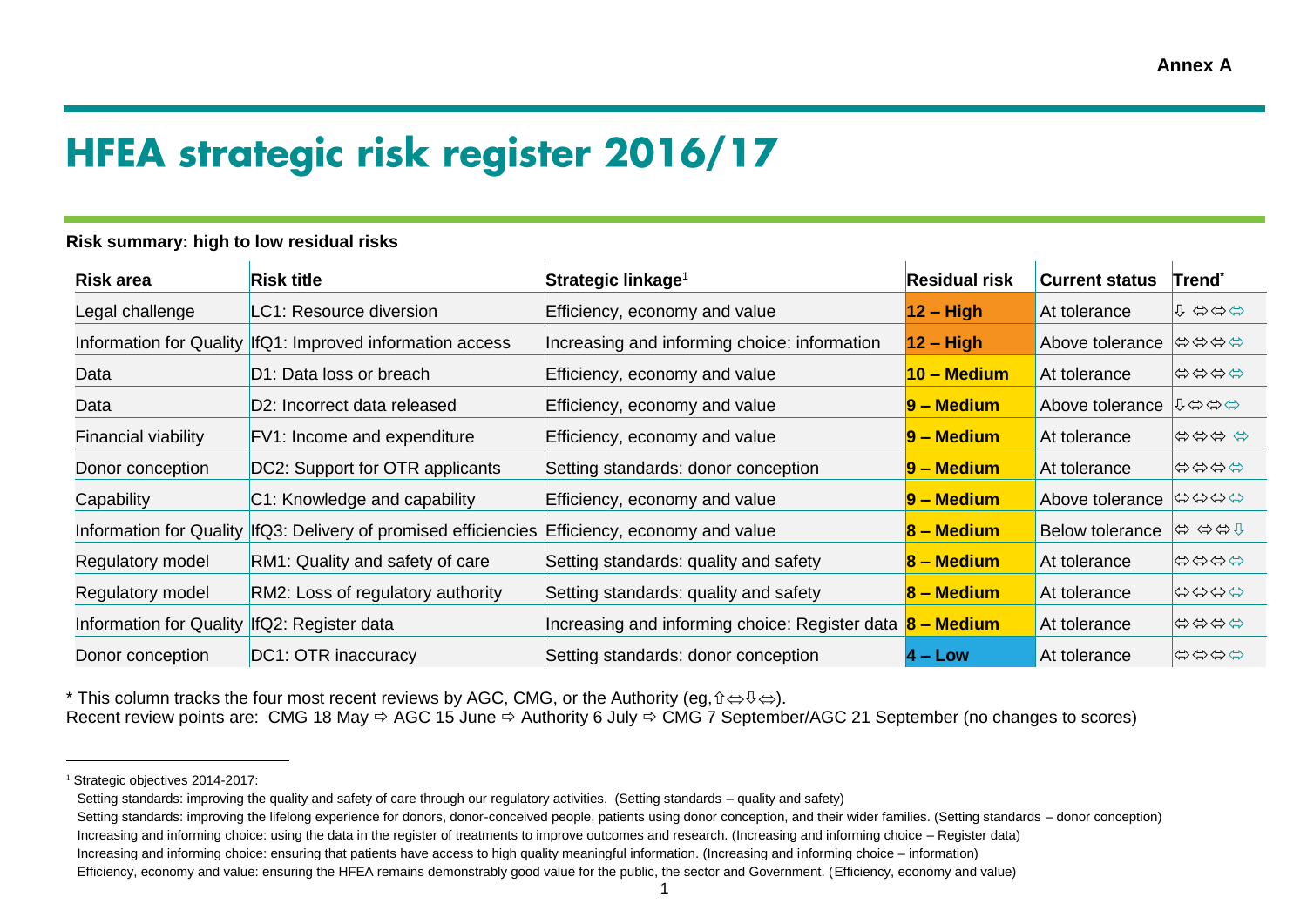#### **CMG overview – summary from September risk meeting**

CMG reviewed the risk register and risk scores at its meeting on 7 September. Detailed review of the legal (LC1) risk was undertaken offline with the risk owners.

CMG heard about the Department of Health risk audit recommendation that ALBs and the Department consider risk interdependencies across the health and care system, and heard that the HFEA would be seeking to embed this approach into future management of risk.

With regard to IfQ risks, as we move toward the end of the Programme, perhaps unsurprisingly a number of risks have surfaced or increased. There is still a volume of work to complete, and the separate IfQ report on the agenda gives further information about current challenges. Three new interrelated strategic risk sources, arising due to IfQ, were added to the register in September. These related to the various possible impacts if Electronic Patient Record System (EPRS) providers did not make the necessary changes to their systems to submit clinic treatment data to the new Register structure following IfQ release 2. The risk areas affected were firstly RM1 (the risk of a loss of regulatory authority), because any gaps in data could impact effective regulatory monitoring. Secondly, IfQ1 (the risk to improved information access), since any data that had not been provided would then not be available to provide to patients through Choose a Fertility Clinic. And finally, FV1 (financial viability - risk of overspend) could be impacted if the HFEA were not able to bill clinics for treatments that they had undertaken but not reported to us. CMG heard that this risk was not yet imminent since it would only apply following IfQ release 2, in 2017; however, the impact of the risk could potentially be wide-reaching if it were not managed effectively. CMG heard that the IfQ Programme Board had received proposals for a revised delivery plan and that this would positively affect the proximity of the risk. Work was also underway to develop further mitigation plans for these risks, alongside the finance and compliance teams where needed. CMG agreed that the HFEA was able to tolerate this situation at the current time, however, appropriate mitigation plans and risk monitoring would be essential.

Under item C1 (Knowledge and capability), CMG discussed the impact of the Head of Corporate Governance leaving the organisation in September. Although this would leave the HFEA with a Head level vacancy again, the residual risk level for this risk had previously been raised when there had been two Head vacancies at once, and had not been lowered since that point pending bedding in periods. Because of this, the risk would not increase as a result of having a vacancy again.

CMG reassessed the residual risk likelihood for IfQ3 (delivery of promised efficiencies), and agreed it should be reduced to a score of 2, since, with the mitigations currently in place it was unlikely that the HFEA would not be able to deliver these improvements. This brings this risk to within tolerance, with a score of 8.

All Finance related risks were reassigned to the Head of Finance pending the arrival of the new Director of Finance and Facilities at the beginning of November. Ownership will be revised shortly, to reflect that the new Director has recently started.

CMG also considered operational risks (under a different report) and noted that the main theme of each team's operational risks was resources. This has been the position for some time now and risks in this area were raised by all teams, though resource pressure was particularly being felt in the Legal team at the moment. Other teams have been made aware of these pressures on the Legal team and external support is being sought where useful.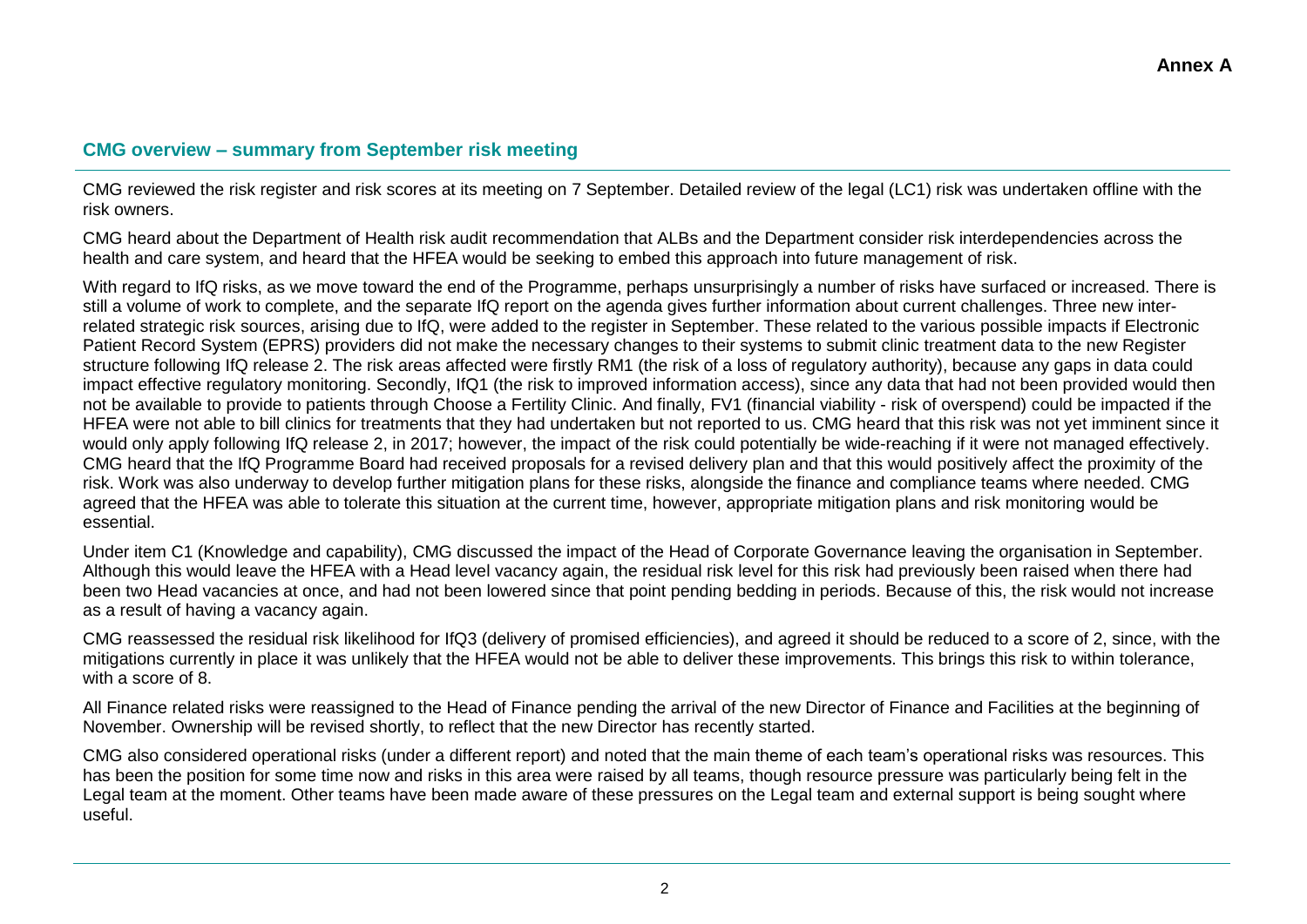An increase in the number of quality-related operational risks across teams was also noted. This was especially highlighted in a new business planning team risk, rated 'high', that 'unanticipated or uncontrolled risks could become live issues or cause internal incidents'. The importance of ongoing operational risk management with teams, during a busy period, was highlighted to all Heads. The business planning team are also planning to implement further measures to embed risk management in teams and upskill more junior team members, though this also requires the ongoing commitment of Heads.

The Finance team raised as a new, high, operational risk the potential for non-payment of suppliers caused by technical issues with the HFEA being migrated to Barclays internet banking. This has subsequently been escalated with Barclays and is largely resolved, reducing the risk.

#### **AGC feedback – September meeting (21/09/2016):**

The committee asked the executive to give more consideration to 'plan B' for the website, in the event of an adverse JR judgment, or in the event of Red Dot (the current, outgoing content management system, which was old and unsupported) failing completely.

CMG discussed this issue and confirmed that the new website was capable of being used in place of the current website, and that if we needed to deploy it before the JR was resolved, the information under dispute could be removed as a short term measure. The new website made use of a different content management system, Umbraco, which was up to date and supported, as well as more stable and reliable than RedDot. This option meant that our communications channels would remain open, and this seemed sufficient mitigation. In addition, the HFEA had a range of other channels for communicating important information to clinics and other stakeholders, including the clinic portal, social media, Clinic Focus, and email. This was felt to provide a sufficient range of options for important communications should the worst happen and access to the current website be lost.

All concerns raised by AGC have been noted and addressed.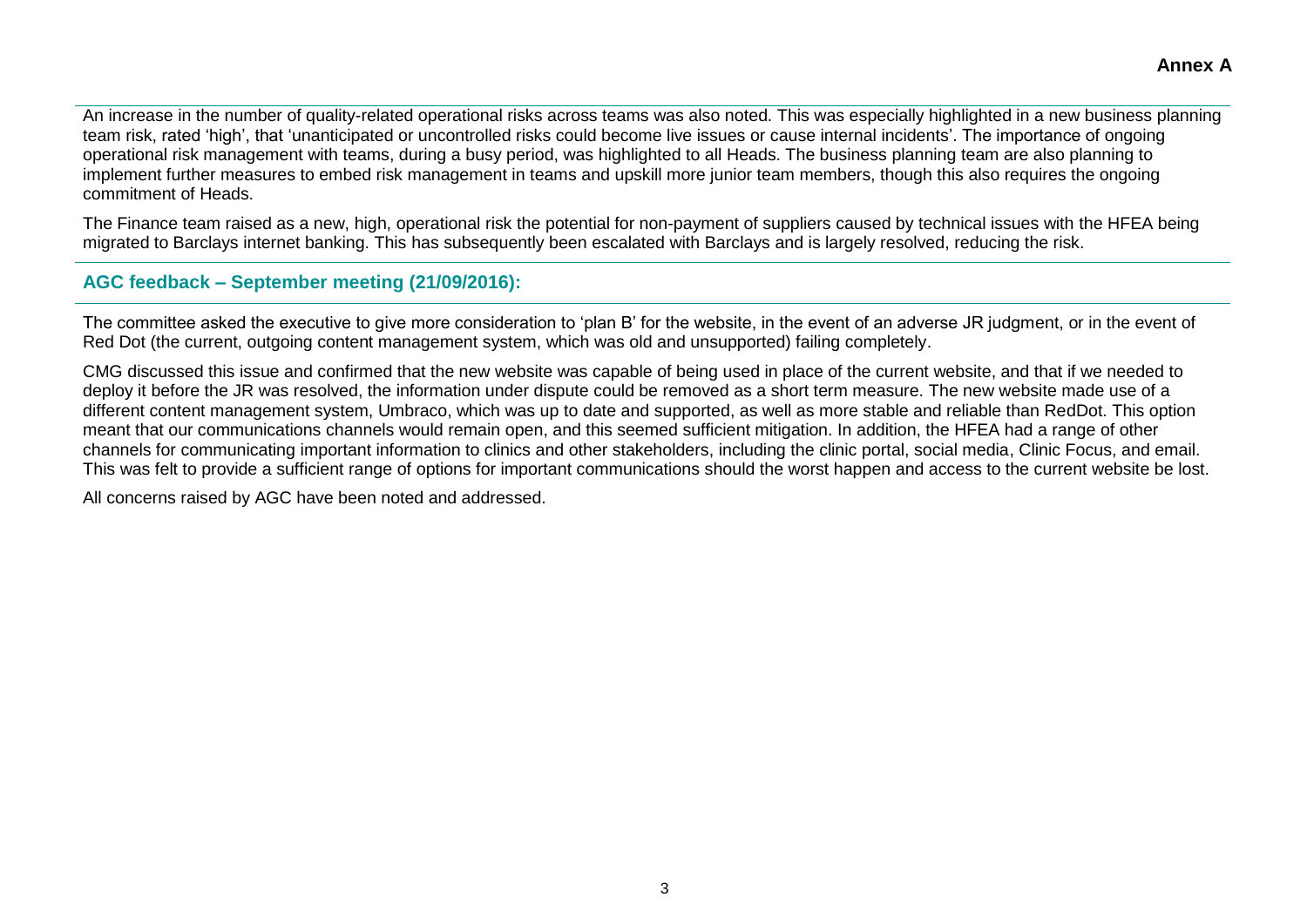### Criteria for inclusion of risks:

- Whether the risk results in a potentially serious impact on delivery of the HFEA's strategy or purpose.
- Whether it is possible for the HFEA to do anything to control the risk (so external risks such as weather events are not included).

#### **Rank**

Risks are arranged above in rank order according to the severity of the current residual risk score.

#### **Risk trend**

The risk trend shows whether the threat has increased or decreased recently. The direction of the arrow indicates whether the risk is: Stable  $\Leftrightarrow$ , Rising  $\hat{v}$  or Reducing  $\mathbb Q$ .

#### **Risk scoring system**

See last page.

#### **Assessing inherent risk**

Inherent risk is usually defined as 'the exposure arising from a specific risk before any action has been taken to manage it'. This can be taken to mean 'if no controls at all are in place'. However, in reality the very existence of an organisational infrastructure and associated general functions, systems and processes does introduce some element of control, even if no other mitigating action were ever taken, and even with no particular risks in mind. Therefore, in order for our estimation of inherent risk to be meaningful, the HFEA defines inherent risk as:

'the exposure arising from a specific risk before any additional action has been taken to manage it, over and above pre-existing ongoing organisational systems and processes.'

#### **System-wide risk interdependencies**

We also consider whether any HFEA strategic risks or controls have a potential impact for the Department or any other ALBs.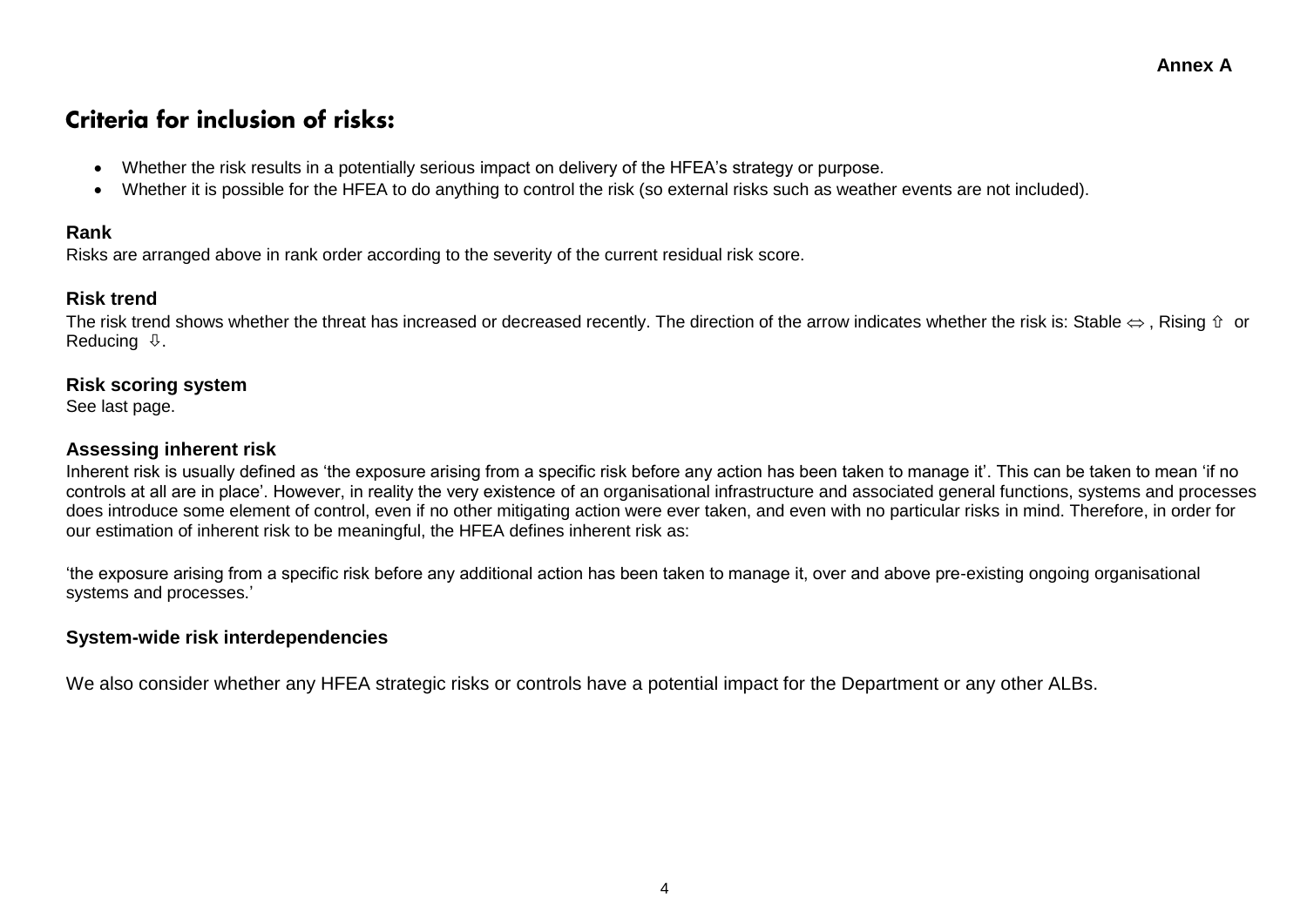| <b>Risk area</b>                                                                                                                                                                                                                                                                                                                             | <b>Description and impact</b>                            | Strategic objective linkage                                                                                                                                                                                                                                                                                                             | <b>Risk scores</b>                                                                                                            |                                  |                                                                                                                                                                                                            | <b>Recent trend</b>                                                                                                                                                                                                                                                                                                                                                                                                                                                                                                                                         | <b>Risk owner</b> |
|----------------------------------------------------------------------------------------------------------------------------------------------------------------------------------------------------------------------------------------------------------------------------------------------------------------------------------------------|----------------------------------------------------------|-----------------------------------------------------------------------------------------------------------------------------------------------------------------------------------------------------------------------------------------------------------------------------------------------------------------------------------------|-------------------------------------------------------------------------------------------------------------------------------|----------------------------------|------------------------------------------------------------------------------------------------------------------------------------------------------------------------------------------------------------|-------------------------------------------------------------------------------------------------------------------------------------------------------------------------------------------------------------------------------------------------------------------------------------------------------------------------------------------------------------------------------------------------------------------------------------------------------------------------------------------------------------------------------------------------------------|-------------------|
| <b>Regulatory</b>                                                                                                                                                                                                                                                                                                                            | There is a risk of adverse                               | Setting standards: improving the quality and safety                                                                                                                                                                                                                                                                                     | Inherent risk level:                                                                                                          |                                  |                                                                                                                                                                                                            | 00000                                                                                                                                                                                                                                                                                                                                                                                                                                                                                                                                                       | Peter             |
| model                                                                                                                                                                                                                                                                                                                                        | effects on the quality and<br>safety of care if the HFEA | of care through our regulatory activities.                                                                                                                                                                                                                                                                                              | Likelihood                                                                                                                    | Impact                           | Inherent risk                                                                                                                                                                                              |                                                                                                                                                                                                                                                                                                                                                                                                                                                                                                                                                             | Thompson          |
| <b>RM 1:</b>                                                                                                                                                                                                                                                                                                                                 | were to fail to deliver its                              |                                                                                                                                                                                                                                                                                                                                         | $\sqrt{3}$                                                                                                                    | 5                                | 15 High                                                                                                                                                                                                    |                                                                                                                                                                                                                                                                                                                                                                                                                                                                                                                                                             |                   |
| Quality and                                                                                                                                                                                                                                                                                                                                  | duties under the HFE Act                                 |                                                                                                                                                                                                                                                                                                                                         | <b>Residual risk level:</b>                                                                                                   |                                  |                                                                                                                                                                                                            |                                                                                                                                                                                                                                                                                                                                                                                                                                                                                                                                                             |                   |
| safety of                                                                                                                                                                                                                                                                                                                                    | (1990) as amended.                                       |                                                                                                                                                                                                                                                                                                                                         | Likelihood                                                                                                                    | Impact                           | Residual risk                                                                                                                                                                                              |                                                                                                                                                                                                                                                                                                                                                                                                                                                                                                                                                             |                   |
| care                                                                                                                                                                                                                                                                                                                                         |                                                          |                                                                                                                                                                                                                                                                                                                                         | $\mathbf{2}$                                                                                                                  | 4                                | <b>8 Medium</b>                                                                                                                                                                                            |                                                                                                                                                                                                                                                                                                                                                                                                                                                                                                                                                             |                   |
|                                                                                                                                                                                                                                                                                                                                              |                                                          |                                                                                                                                                                                                                                                                                                                                         | Tolerance threshold:                                                                                                          |                                  | 8 Medium                                                                                                                                                                                                   |                                                                                                                                                                                                                                                                                                                                                                                                                                                                                                                                                             |                   |
| Causes / sources                                                                                                                                                                                                                                                                                                                             |                                                          | <b>Mitigations</b>                                                                                                                                                                                                                                                                                                                      | mitigations                                                                                                                   | Timescale and ownership of       |                                                                                                                                                                                                            | Effectiveness - commentary                                                                                                                                                                                                                                                                                                                                                                                                                                                                                                                                  |                   |
| Inspection/reporting failure.                                                                                                                                                                                                                                                                                                                |                                                          | Inspections are scheduled for the whole year, using<br>licence information held on Epicentre, and items are<br>also scheduled to committees well in advance.                                                                                                                                                                            |                                                                                                                               | In place - Sharon Fensome-Rimmer |                                                                                                                                                                                                            | At tolerance.<br>The Head of Corporate                                                                                                                                                                                                                                                                                                                                                                                                                                                                                                                      |                   |
|                                                                                                                                                                                                                                                                                                                                              |                                                          | Audit of Epicentre conducted to reveal data errors.<br>Queries now routed through Licensing, who hold a<br>definitive list of all licensing details.                                                                                                                                                                                    | Completed October 2015 - Siobhain<br>Kelly                                                                                    |                                  |                                                                                                                                                                                                            | Governance and Chief<br>Inspector started in their posts<br>(in March and May 2016<br>respectively). While any new<br>staff member is bedding into the<br>organisation it is likely that<br>some degree of ownership of<br>controls would sit with both the<br>respective Directors as well as<br>the Heads themselves until fully<br>trained. The Head of Corporate<br>Governance subsequently left<br>the HFEA in September 2016<br>which left a Head vacancy<br>again (now filled). There will<br>continue to be a period of<br>bedding in for the Chief |                   |
|                                                                                                                                                                                                                                                                                                                                              |                                                          | Inspector training, competency-based recruitment,<br>induction process, SOPs, QMS, and quality<br>assurance all robust.                                                                                                                                                                                                                 | In place - Sharon Fensome-Rimmer                                                                                              |                                  |                                                                                                                                                                                                            |                                                                                                                                                                                                                                                                                                                                                                                                                                                                                                                                                             |                   |
| Regulatory monitoring processes may be<br>disrupted as a result of the temporary<br>inability of Electronic Patient Record<br>System (EPRS) providers to submit data<br>to the new register structure until their<br>software has been updated. This could<br>impact performance information used in<br>inspection notebooks and RBAT alerts |                                                          | Proposals on an updated IfQ delivery plan were<br>made to August IfQ Programme Board, these<br>should help address this risk by extending the<br>release date for the EDI replacement by 3 months<br>(IfQ release 2).<br>Mitigation plans for this risk are in the process of<br>being prepared and agreed with SMT as at<br>September. | Mitigation planning in progress in<br>September - Nick Jones                                                                  |                                  |                                                                                                                                                                                                            |                                                                                                                                                                                                                                                                                                                                                                                                                                                                                                                                                             |                   |
| Monitoring failure.                                                                                                                                                                                                                                                                                                                          |                                                          | Outstanding recommendations from inspection<br>reports are tracked and followed up by the team.                                                                                                                                                                                                                                         | In place - Sharon Fensome-Rimmer                                                                                              |                                  |                                                                                                                                                                                                            |                                                                                                                                                                                                                                                                                                                                                                                                                                                                                                                                                             |                   |
| Unresponsiveness to or mishandling of<br>non-compliances or grade A incidents.                                                                                                                                                                                                                                                               |                                                          | Update of compliance and enforcement policy.                                                                                                                                                                                                                                                                                            | <b>Completed following Authority</b><br>approval of new policy March 2016 -<br>Nick Jones<br>In place - Sharon Fensome-Rimmer |                                  | Inspector.<br>The need to manage the recent<br>Head vacancy, the continuing<br>training period and also the<br>action plan being implemented<br>in connection with legal<br>parenthood consent issues, has |                                                                                                                                                                                                                                                                                                                                                                                                                                                                                                                                                             |                   |
|                                                                                                                                                                                                                                                                                                                                              |                                                          | Staffing model provides resilience in the inspection<br>team for such events - dealing with high-impact<br>cases, additional incident inspections, etc.                                                                                                                                                                                 |                                                                                                                               |                                  |                                                                                                                                                                                                            |                                                                                                                                                                                                                                                                                                                                                                                                                                                                                                                                                             |                   |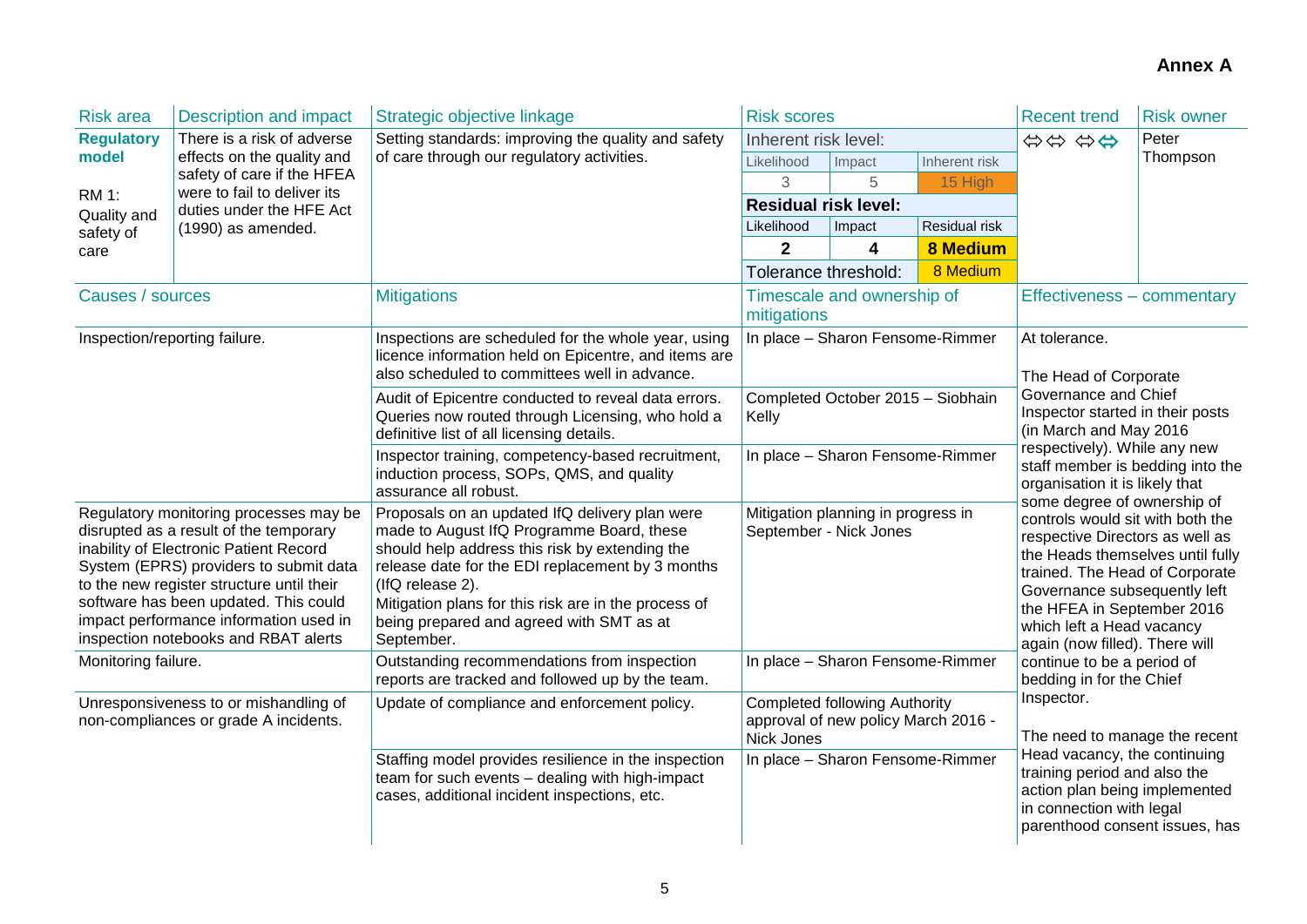| Insufficient inspectors or licensing staff                                                                                                                                                                                                                     | Inspection team up to complement. The new Chief<br>Inspector joined the HFEA in early May 2016.                                                                                                                                                                            | In place - Nick Jones                                                                   | raised the residual risk<br>likelihood from 1 (very unlikely)                                   |
|----------------------------------------------------------------------------------------------------------------------------------------------------------------------------------------------------------------------------------------------------------------|----------------------------------------------------------------------------------------------------------------------------------------------------------------------------------------------------------------------------------------------------------------------------|-----------------------------------------------------------------------------------------|-------------------------------------------------------------------------------------------------|
|                                                                                                                                                                                                                                                                | Licensing team up to complement following earlier<br>recruitment.                                                                                                                                                                                                          | In place - Siobhain Kelly                                                               | to 2 (unlikely) - at least until<br>November 2016.                                              |
| Recruitment difficulties and/or high<br>turnover/churn in various areas; resource<br>gaps and resource diversion into<br>recruitment and induction, with impacts                                                                                               | So far recruitment rounds have yielded sufficient<br>candidates, although this has required going beyond<br>the initial ALB pool to external recruitment in some<br>cases.                                                                                                 | Managed as needed - Sharon<br>Fensome-Rimmer                                            | On legal parenthood, a strong<br>set of actions is in place and<br>continues to be implemented. |
| felt across all teams.                                                                                                                                                                                                                                         | Additional temporary resources available during<br>periods of vacancy and transition.                                                                                                                                                                                      | In place - Rachel Hopkins                                                               | The inspection team continue to<br>work with colleagues in licensed                             |
|                                                                                                                                                                                                                                                                | Group induction sessions put in place where<br>possible.                                                                                                                                                                                                                   | In place - Sharon Fensome-Rimmer                                                        | centres where there are<br>anomalies. The focus is on                                           |
| Resource strain itself can lead to<br>increased turnover, exacerbating the<br>resource strain.                                                                                                                                                                 | Operational performance, risk and resourcing<br>oversight through CMG, with deprioritisation or<br>rescheduling of work an option.                                                                                                                                         | In place - Paula Robinson                                                               | ensuring all affected patients<br>are informed and appropriately<br>supported.                  |
| Unexpected fluctuations in workload<br>(arising from eg, very high level of PGD<br>applications received, including complex<br>applications involving multiple types of a<br>condition; high levels of non-compliances<br>either generally or in relation to a | Staffing model amended in May 2015, to release an<br>extra inspector post out of the previous<br>establishment. This increased general resilience,<br>enabling more flex when there is an especially high<br>inspection/report writing/application processing<br>workload. | In place - Sharon Fensome-Rimmer                                                        |                                                                                                 |
| particular issue).                                                                                                                                                                                                                                             | Greater sector insight into our PGD application<br>handling processes and decision-making steps<br>achieved in the past few years; coupled with our<br>increased processing rate since efficiency<br>improvements were made in 2013 (acknowledged<br>by the sector).       | In place - Sharon Fensome-Rimmer                                                        |                                                                                                 |
| Some unanticipated event occurs that                                                                                                                                                                                                                           | Resilient staffing model in place.                                                                                                                                                                                                                                         | In place - Sharon Fensome-Rimmer                                                        |                                                                                                 |
| has a big diversionary impact on key<br>resources, eg, legal parenthood consent<br>issues, or several major Grade A<br>incidents occur at once.                                                                                                                | Update of compliance and enforcement policy and<br>implementation of new policy and related<br>procedures.                                                                                                                                                                 | In place - revised policy agreed<br>Spring 2016 - Nick Jones / Sharon<br>Fensome-Rimmer |                                                                                                 |
|                                                                                                                                                                                                                                                                |                                                                                                                                                                                                                                                                            |                                                                                         |                                                                                                 |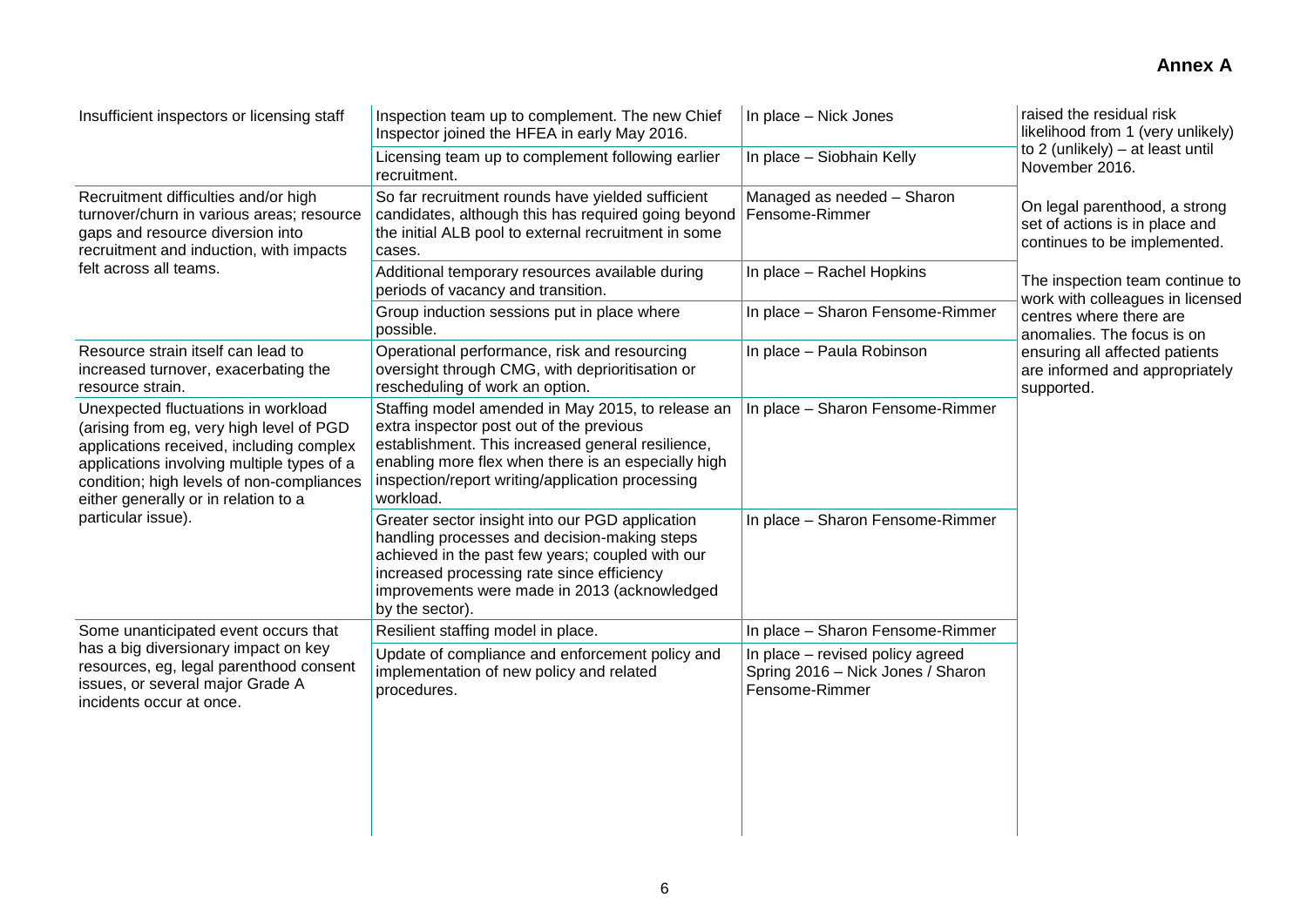| A detailed action plan in response to the legal<br>parenthood judgment is in place.<br>There has been correspondence with clinics, who<br>have completed full audits. PRs are responsible for<br>the robustness of the audit.<br>The HFEA has required that clinics support affected<br>patients - using Barts as a good example.<br>In working with clinics, the HFEA has experienced<br>good cooperation. All clinics engaged and have<br>provided assurances about current practice.<br>Through a detailed review of every clinic's<br>responses, a summary list of all concerns is being<br>produced.<br>Management review meetings took place for all<br>clinics at which there are handling concerns or<br>anomalies.<br>Plan of action in place to address all of the concerns<br>identified, with direct follow up with centres who did<br>not respond at all.<br>Where there are engagement concerns, we will do<br>short-notice inspections, focused on parenthood<br>consent. | In progress - Nick Jones/Sharon<br>Fensome-Rimmer                             |
|------------------------------------------------------------------------------------------------------------------------------------------------------------------------------------------------------------------------------------------------------------------------------------------------------------------------------------------------------------------------------------------------------------------------------------------------------------------------------------------------------------------------------------------------------------------------------------------------------------------------------------------------------------------------------------------------------------------------------------------------------------------------------------------------------------------------------------------------------------------------------------------------------------------------------------------------------------------------------------------|-------------------------------------------------------------------------------|
| The policy team will develop a range of tools to<br>support licensed clinics in ensuring patients provide<br>effective consent.<br>Range of lessons learned identified.                                                                                                                                                                                                                                                                                                                                                                                                                                                                                                                                                                                                                                                                                                                                                                                                                  | Policy team tools - development in<br>2017/18 business year - Joanne<br>Anton |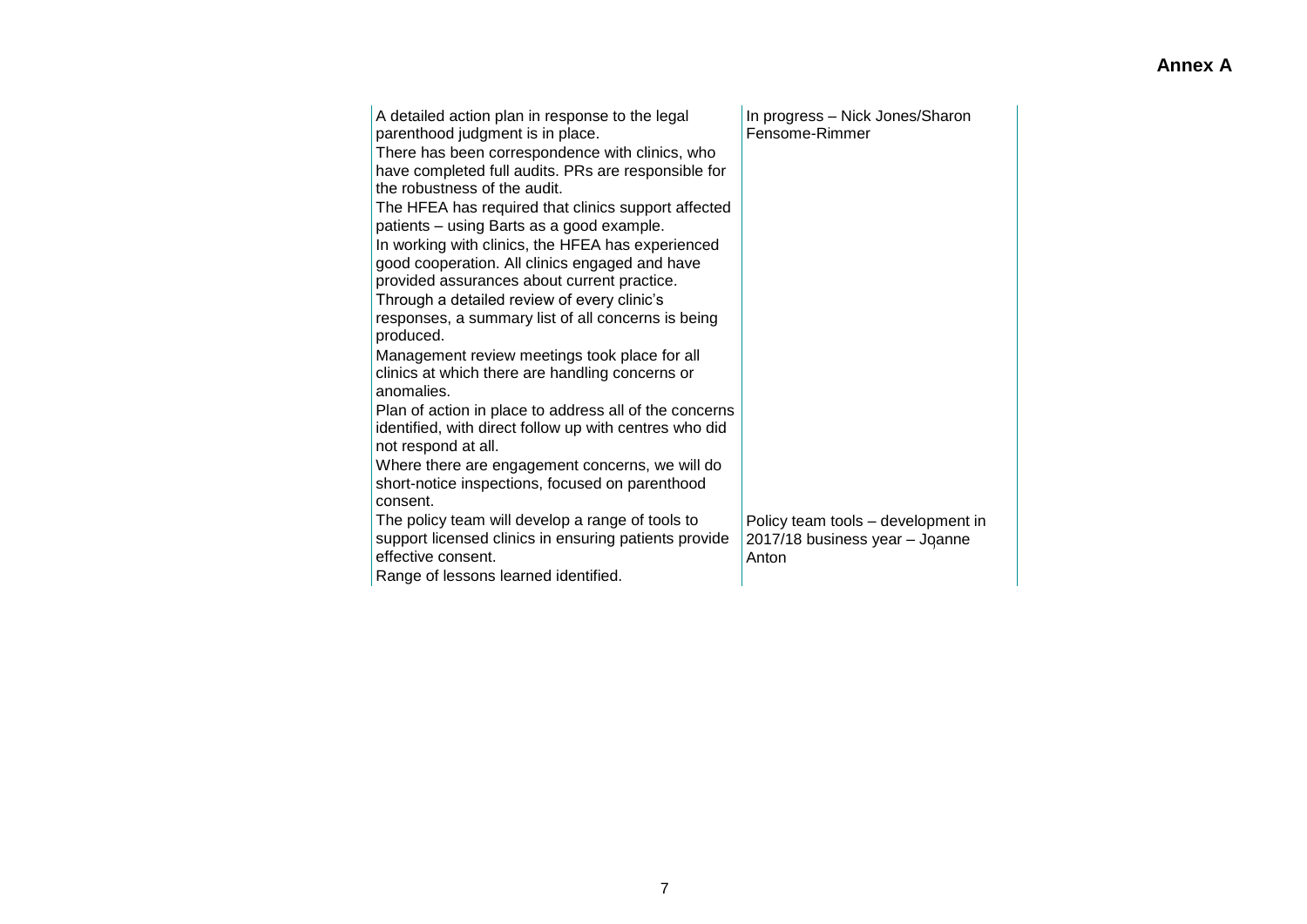| <b>Risk area</b>                                                                                                                                                                                                                                                      | <b>Description and impact</b>                                 | Strategic objective linkage                                                                                                                                                                                                                                                                                                                           | <b>Risk scores</b>                                                                                                                                                            |                            |                                                                                              | <b>Recent trend</b>                                                                                | <b>Risk owner</b> |
|-----------------------------------------------------------------------------------------------------------------------------------------------------------------------------------------------------------------------------------------------------------------------|---------------------------------------------------------------|-------------------------------------------------------------------------------------------------------------------------------------------------------------------------------------------------------------------------------------------------------------------------------------------------------------------------------------------------------|-------------------------------------------------------------------------------------------------------------------------------------------------------------------------------|----------------------------|----------------------------------------------------------------------------------------------|----------------------------------------------------------------------------------------------------|-------------------|
| <b>Regulatory</b>                                                                                                                                                                                                                                                     | There is a risk that the                                      | Setting standards: improving the quality and safety<br>of care through our regulatory activities.                                                                                                                                                                                                                                                     | Inherent risk level:                                                                                                                                                          |                            |                                                                                              | \$\$\$\$                                                                                           | Peter             |
| model                                                                                                                                                                                                                                                                 | <b>HFEA could lose authority</b>                              |                                                                                                                                                                                                                                                                                                                                                       | Likelihood                                                                                                                                                                    | Impact                     | Inherent risk                                                                                |                                                                                                    | Thompson          |
| <b>RM 2:</b>                                                                                                                                                                                                                                                          | as a regulator, jeopardising<br>its regulatory effectiveness, |                                                                                                                                                                                                                                                                                                                                                       | 3                                                                                                                                                                             | 5                          | 15 High                                                                                      |                                                                                                    |                   |
| Loss of                                                                                                                                                                                                                                                               | owing to a loss of public /                                   |                                                                                                                                                                                                                                                                                                                                                       | <b>Residual risk level:</b>                                                                                                                                                   |                            |                                                                                              |                                                                                                    |                   |
| regulatory                                                                                                                                                                                                                                                            | sector confidence.                                            |                                                                                                                                                                                                                                                                                                                                                       | Likelihood                                                                                                                                                                    | Impact                     | Residual risk                                                                                |                                                                                                    |                   |
| authority                                                                                                                                                                                                                                                             |                                                               |                                                                                                                                                                                                                                                                                                                                                       | $\overline{2}$                                                                                                                                                                | 4                          | <b>8 Medium</b>                                                                              |                                                                                                    |                   |
|                                                                                                                                                                                                                                                                       |                                                               |                                                                                                                                                                                                                                                                                                                                                       | Tolerance threshold:                                                                                                                                                          |                            | 8 Medium                                                                                     |                                                                                                    |                   |
| Causes / sources                                                                                                                                                                                                                                                      |                                                               | <b>Mitigations</b>                                                                                                                                                                                                                                                                                                                                    | mitigations                                                                                                                                                                   | Timescale and ownership of |                                                                                              | Effectiveness – commentary                                                                         |                   |
| making processes.                                                                                                                                                                                                                                                     | Failures or weaknesses in decision                            | Keeping up to date the standard operating<br>procedures (SOPs) for licensing, representations<br>and appeals.                                                                                                                                                                                                                                         | In place - Siobhain Kelly<br>In place - Siobhain Kelly                                                                                                                        |                            | At tolerance.<br>Although two additional risk                                                |                                                                                                    |                   |
|                                                                                                                                                                                                                                                                       |                                                               | Learning from past representations and Appeal<br>Committee hearings incorporated into processes.                                                                                                                                                                                                                                                      |                                                                                                                                                                               |                            |                                                                                              | sources exist at present<br>(website outages until the new                                         |                   |
|                                                                                                                                                                                                                                                                       |                                                               | Appeals Committee membership maintained.<br>In place - Siobhain Kelly<br>Ongoing process in place for regular appointments<br>whenever vacancies occur or terms of office end.                                                                                                                                                                        |                                                                                                                                                                               |                            | beta website is live and the plan<br>of work to address legal<br>parenthood consent issues), |                                                                                                    |                   |
|                                                                                                                                                                                                                                                                       |                                                               | Staffing structure for sufficient committee support.                                                                                                                                                                                                                                                                                                  |                                                                                                                                                                               | In place - Siobhain Kelly  |                                                                                              | these are being well managed<br>and/or tolerated, and the overall<br>risk score has not increased. |                   |
|                                                                                                                                                                                                                                                                       |                                                               | Decision trees; legal advisers familiar.                                                                                                                                                                                                                                                                                                              |                                                                                                                                                                               | In place - Siobhain Kelly  |                                                                                              |                                                                                                    |                   |
|                                                                                                                                                                                                                                                                       |                                                               | Proactive management of quoracy for meetings.                                                                                                                                                                                                                                                                                                         |                                                                                                                                                                               | In place - Siobhain Kelly  |                                                                                              |                                                                                                    |                   |
|                                                                                                                                                                                                                                                                       |                                                               | New (ie, first application) T&S licences delegated to<br>ELP. Delegations were revisited during 2016 review<br>of Standing Orders. Licensing Officer role to take<br>certain decisions from ELP - the documentation for<br>recording Licensing Officer decisions is complete as<br>at September 2016 and this process is ready for<br>implementation. | In place - Siobhain Kelly<br>Licensing Officer role - ready for<br>implementation September 2016 -<br>Siobhain Kelly<br>Delegations in SOs were put in place -<br>Spring 2016 |                            |                                                                                              |                                                                                                    |                   |
| Update of compliance and enforcement policy and<br>Failing to demonstrate competence as a<br>implementation of new policy and related<br>regulator<br>procedures.<br>Inspector training, competency-based recruitment,<br>induction process, SOPs, quality management |                                                               |                                                                                                                                                                                                                                                                                                                                                       | In place - revised policy agreed<br>Spring 2016 - Nick Jones / Sharon<br>Fensome-Rimmer                                                                                       |                            |                                                                                              |                                                                                                    |                   |
|                                                                                                                                                                                                                                                                       |                                                               | system (QMS) and quality assurance all robust.                                                                                                                                                                                                                                                                                                        | In place - Sharon Fensome-Rimmer                                                                                                                                              |                            |                                                                                              |                                                                                                    |                   |
|                                                                                                                                                                                                                                                                       | Effect of publicised grade A incidents.                       | Staffing model provide resilience in inspection team<br>for such events - dealing with high-impact cases,<br>additional incident inspections, etc.                                                                                                                                                                                                    | In place - Sharon Fensome-Rimmer                                                                                                                                              |                            |                                                                                              |                                                                                                    |                   |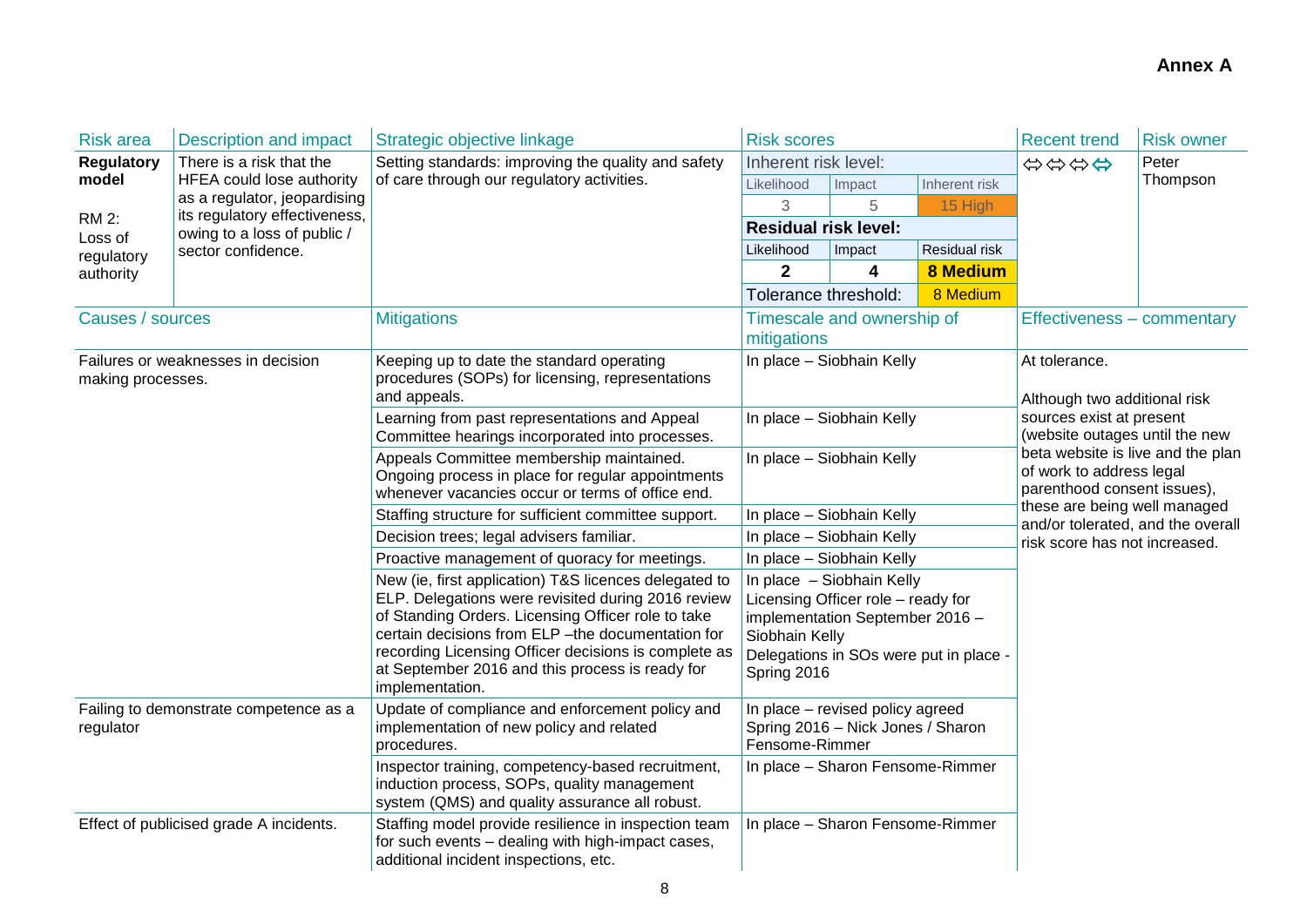|                                                                                                                                                                   | SOPs and protocols with Communications team.                                                                                                                                                                                                                                                                   | In place - Sharon Fensome-Rimmer                                                 |
|-------------------------------------------------------------------------------------------------------------------------------------------------------------------|----------------------------------------------------------------------------------------------------------------------------------------------------------------------------------------------------------------------------------------------------------------------------------------------------------------|----------------------------------------------------------------------------------|
|                                                                                                                                                                   | Fairness and transparency in licensing committee<br>information.                                                                                                                                                                                                                                               | In place - Sharon Fensome-Rimmer                                                 |
|                                                                                                                                                                   | Dedicated section on website, so that the public can<br>openly see our activities in the broader context.                                                                                                                                                                                                      | In place - Sharon Fensome-Rimmer                                                 |
| Administrative or information security<br>failure, eg, document management, risk                                                                                  | Staff have annual information security training (and<br>on induction).                                                                                                                                                                                                                                         | In place - Dave Moysen                                                           |
| and incident management, data security.                                                                                                                           | TRIM training and guidance/induction in records<br>management in place pending new work on records<br>management to be commenced in autumn 2016<br>(see below).                                                                                                                                                | New work in development as at<br>September 2016                                  |
|                                                                                                                                                                   | Further work planned on records management in<br>parallel with IT strategy. This piece of work is<br>currently being scoped.                                                                                                                                                                                   | Linked to IT strategy work $-$ in<br>progress - Siobhain Kelly / David<br>Moysen |
|                                                                                                                                                                   | Guidance/induction in handling FOI requests,<br>available to all staff.                                                                                                                                                                                                                                        | In place - Siobhain Kelly                                                        |
|                                                                                                                                                                   | The IfQ website management project has reviewed<br>the retention schedule.                                                                                                                                                                                                                                     | Completed - August 2015 - Juliet<br>Tizzard                                      |
| Until the IfQ website project has been<br>completed, there is a continued risk of<br>HFEA website outages, as well as<br>difficulties in uploading updates to web | Alternative mechanisms are in place for clinics to<br>get information about materials such as the Code of<br>Practice (eg, direct communications with inspectors,<br>Clinic Focus).                                                                                                                            | In place - Sharon Fensome-Rimmer                                                 |
| pages.                                                                                                                                                            | The IfQ work on the new website will completely<br>mitigate this risk (the new content management<br>system will remove the current instability we are<br>experiencing from using RedDot). This risk has<br>informed our decisions about which content to move<br>first to the beta version of the new site.   | In progress - beta phase February<br>2016 - Juliet Tizzard                       |
| Negative media or criticism from the<br>sector in connection with legally disputed<br>issues or major adverse events at clinics.                                  | HFEA approach is only to go into cases on the basis<br>of clarifying legal principles or upholding the<br>standards of care by challenging poor practice. This<br>is more likely to be perceived as proportionate,<br>rational and necessary (and impersonal), and is in<br>keeping with our strategic vision. | In place - Peter Thompson                                                        |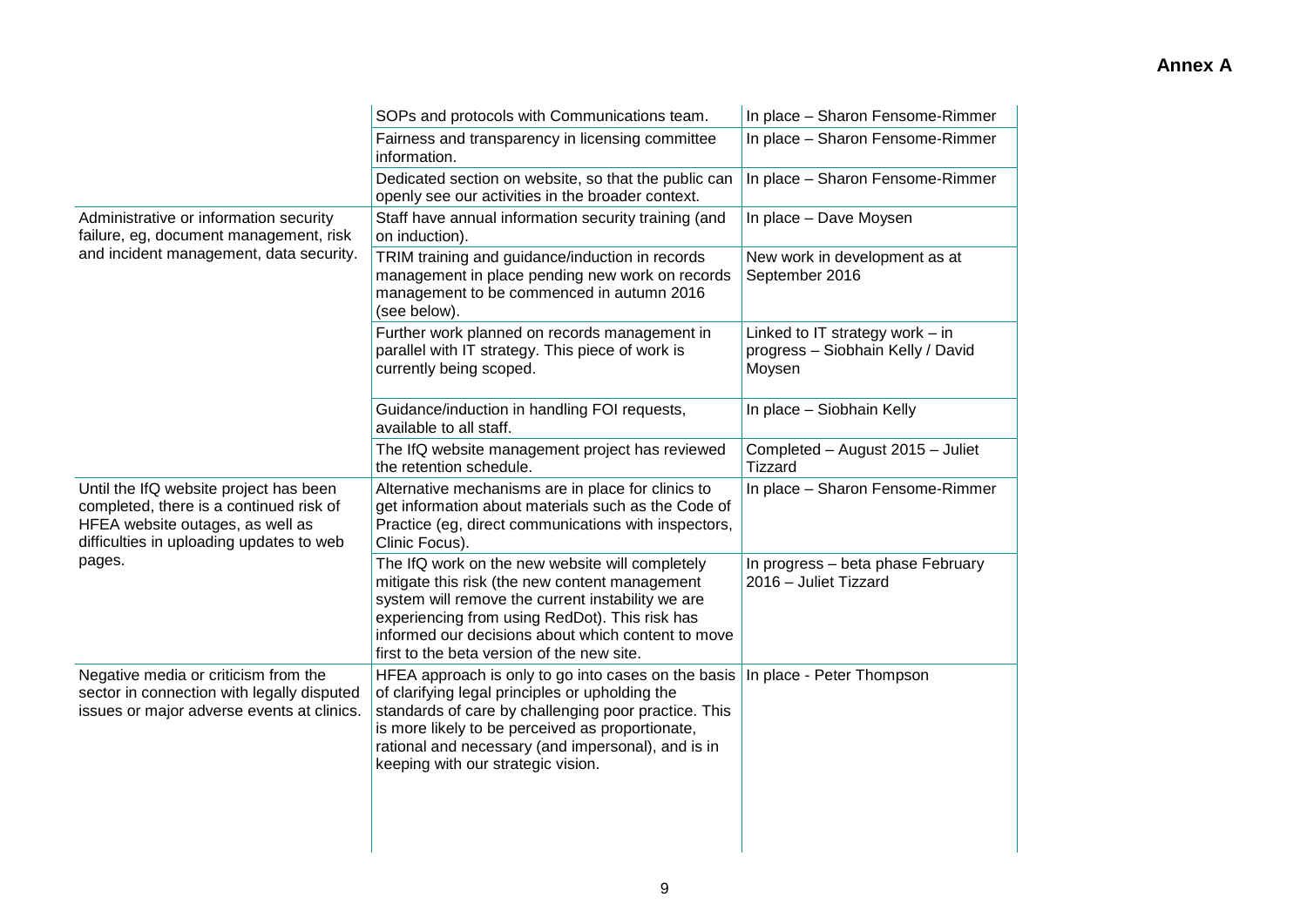HFEA process failings that create or contribute to legal challenges, or which weaken cases that are otherwise sound, or which generate additional regulatory sanctions activity (eg, legal parenthood consent).

| Licensing SOPs, committee decision trees in place.<br>Mitochondria donation application tools completed.                                                                                       | In place - Siobhain Kelly                                                               |
|------------------------------------------------------------------------------------------------------------------------------------------------------------------------------------------------|-----------------------------------------------------------------------------------------|
| Update of compliance and enforcement policy and<br>implementation of new policy and related<br>procedures.                                                                                     | In place – revised policy agreed<br>Spring 2016 - Nick Jones / Sharon<br>Fensome-Rimmer |
| Seeking the most robust possible assurance from<br>the sector with respect to legal parenthood consent<br>issues, and detailed plan in operation to address<br>identified cases and anomalies. | In progress - Nick Jones                                                                |
| QMS and quality assurance in place in inspection<br>team.                                                                                                                                      | In place - Sharon Fensome-Rimmer                                                        |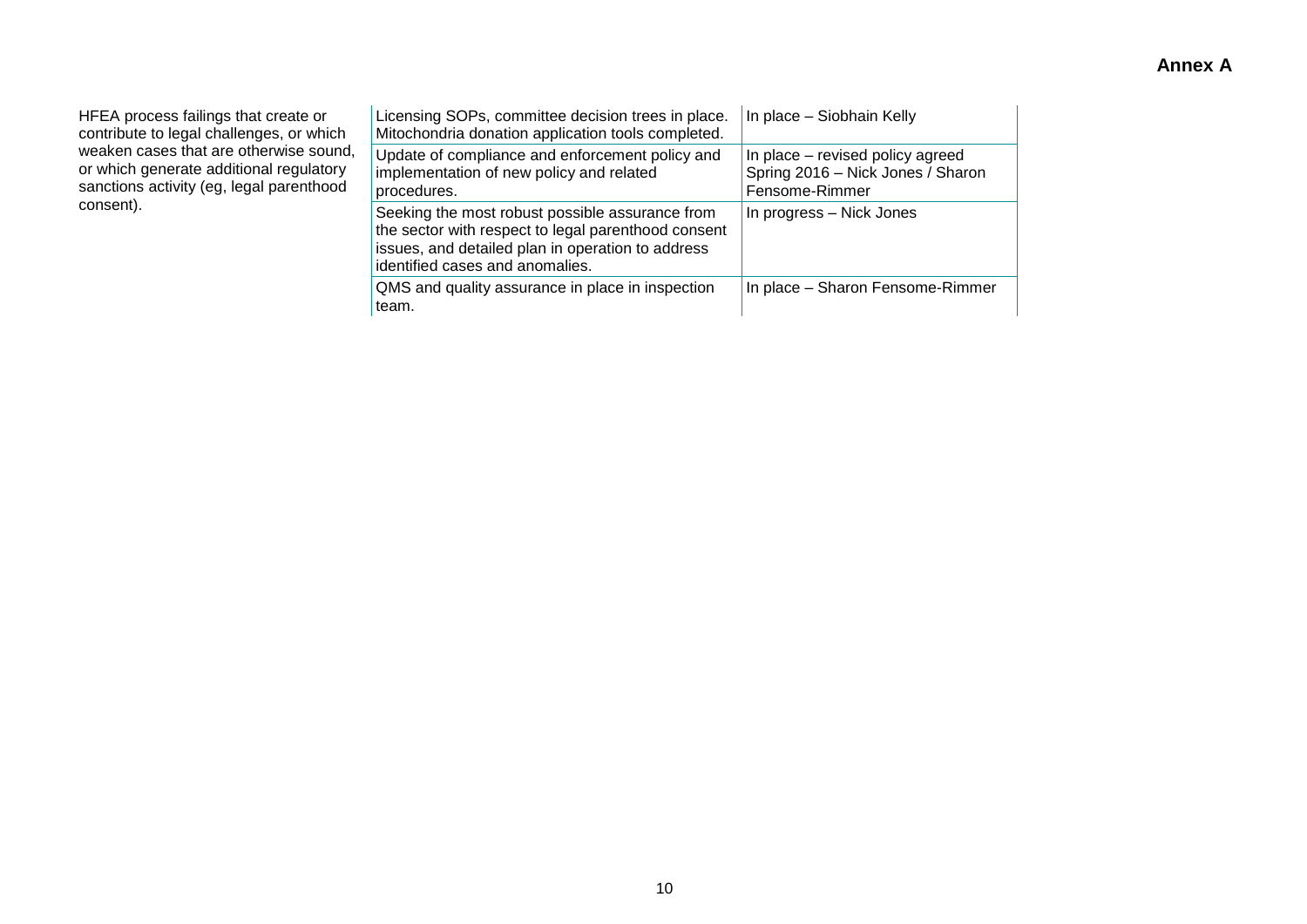| <b>Risk area</b>                                                                                                                                                                                                                                                                                                                                                                                                     | <b>Description and impact</b>                                           | Strategic objective linkage                                                                                                                                                                                                                                                              | <b>Risk scores</b>                                   |                            |                                         | <b>Recent trend</b>                                                                                                                                                                                                                                                                                                                                                                                                                                                               | <b>Risk owner</b>     |
|----------------------------------------------------------------------------------------------------------------------------------------------------------------------------------------------------------------------------------------------------------------------------------------------------------------------------------------------------------------------------------------------------------------------|-------------------------------------------------------------------------|------------------------------------------------------------------------------------------------------------------------------------------------------------------------------------------------------------------------------------------------------------------------------------------|------------------------------------------------------|----------------------------|-----------------------------------------|-----------------------------------------------------------------------------------------------------------------------------------------------------------------------------------------------------------------------------------------------------------------------------------------------------------------------------------------------------------------------------------------------------------------------------------------------------------------------------------|-----------------------|
| <b>IfQ</b>                                                                                                                                                                                                                                                                                                                                                                                                           | If the information for                                                  | Increasing and informing choice: ensuring that                                                                                                                                                                                                                                           | Inherent risk level:                                 |                            |                                         | \$\$\$\$                                                                                                                                                                                                                                                                                                                                                                                                                                                                          | <b>Juliet Tizzard</b> |
|                                                                                                                                                                                                                                                                                                                                                                                                                      | Quality (IfQ) programme<br>does not enable us to                        | patients have access to high quality meaningful<br>information.                                                                                                                                                                                                                          | Likelihood                                           | Impact                     | Inherent risk                           |                                                                                                                                                                                                                                                                                                                                                                                                                                                                                   |                       |
| IfQ $1$ :<br>Improved                                                                                                                                                                                                                                                                                                                                                                                                | provide better information                                              |                                                                                                                                                                                                                                                                                          | $\overline{4}$                                       | $\overline{4}$             | 16 High                                 |                                                                                                                                                                                                                                                                                                                                                                                                                                                                                   |                       |
| information                                                                                                                                                                                                                                                                                                                                                                                                          | and data, and improved                                                  |                                                                                                                                                                                                                                                                                          | <b>Residual risk level:</b>                          |                            |                                         |                                                                                                                                                                                                                                                                                                                                                                                                                                                                                   |                       |
| access                                                                                                                                                                                                                                                                                                                                                                                                               | engagement channels,                                                    |                                                                                                                                                                                                                                                                                          | Likelihood                                           | Impact                     | Residual risk                           |                                                                                                                                                                                                                                                                                                                                                                                                                                                                                   |                       |
|                                                                                                                                                                                                                                                                                                                                                                                                                      | patients will not be able to<br>access the improved                     |                                                                                                                                                                                                                                                                                          | 3                                                    | 4                          | 12 High                                 |                                                                                                                                                                                                                                                                                                                                                                                                                                                                                   |                       |
|                                                                                                                                                                                                                                                                                                                                                                                                                      | information they need to<br>assist them in making<br>important choices. |                                                                                                                                                                                                                                                                                          | Tolerance threshold:                                 |                            | 8 Medium                                |                                                                                                                                                                                                                                                                                                                                                                                                                                                                                   |                       |
| Causes / sources                                                                                                                                                                                                                                                                                                                                                                                                     |                                                                         | <b>Mitigations</b>                                                                                                                                                                                                                                                                       | mitigations                                          | Timescale and ownership of |                                         | Effectiveness - commentary                                                                                                                                                                                                                                                                                                                                                                                                                                                        |                       |
|                                                                                                                                                                                                                                                                                                                                                                                                                      | Inability to extract reliable data from the                             | Detailed planning and programme management in                                                                                                                                                                                                                                            |                                                      |                            | All aspects - detailed project planning | Above tolerance.                                                                                                                                                                                                                                                                                                                                                                                                                                                                  |                       |
| Register.<br>Reduced ability to provide for patient<br>choice based on CaFC information as a<br>result of EPRS inability to submit/correct<br>data in the new register structure if they<br>do not update their systems in time to<br>comply. This could impact the publication<br>of CaFC data.<br>Stakeholders dislike or fail to accept the<br>new model for CaFC. Stakeholders not<br>on board with the changes. |                                                                         | place to ensure this will be possible after migration.<br>Migration strategy developed, and significant work<br>being done to identify and cleanse all of the data<br>that will require correction before migration can be                                                               | in place - Nick Jones                                |                            |                                         | The approval process has had<br>to be tightly managed; a<br>summary is set out below.<br>The Department of Health<br>gateway review took place in<br>November 2015 and awarded a<br>high score to the HFEA, but the<br>formal decision on this was still<br>not made by the Government<br>Digital Service board until mid-<br>January (a month later than<br>expected).<br>This meant that the beta (build)<br>stage initially had to proceed at<br>risk (subsequently resolved). |                       |
|                                                                                                                                                                                                                                                                                                                                                                                                                      |                                                                         | done.<br>Decisions have been made about the degree of<br>reliability required in each data field. For those fields<br>where 100% reliability is needed, inaccurate or<br>missing data is being addressed as part of project<br>delivery.                                                 |                                                      |                            |                                         |                                                                                                                                                                                                                                                                                                                                                                                                                                                                                   |                       |
|                                                                                                                                                                                                                                                                                                                                                                                                                      |                                                                         | Proposals on an updated IfQ delivery plan were<br>made to August IfQ Programme Board, these<br>should help address this risk.                                                                                                                                                            | In progress - Nick Jones                             |                            |                                         |                                                                                                                                                                                                                                                                                                                                                                                                                                                                                   |                       |
|                                                                                                                                                                                                                                                                                                                                                                                                                      |                                                                         | Mitigation plans for this risk are in the process of<br>being prepared and agreed with SMT as at<br>September.                                                                                                                                                                           |                                                      |                            |                                         |                                                                                                                                                                                                                                                                                                                                                                                                                                                                                   |                       |
|                                                                                                                                                                                                                                                                                                                                                                                                                      |                                                                         | In-depth stakeholder engagement and extensive<br>user research completed to inform the programme's<br>intended outcomes, products and benefits. This<br>included, consultation, expert groups and Advisory<br>Board and this continues to be an intrinsic part of<br>programme approach. | In place and ongoing - Juliet Tizzard<br>/Nick Jones |                            |                                         | Approval also carried a number<br>of requirements and conditions<br>which need to be added to the<br>delivery.<br>Owing to these delays, it was<br>necessary to extend the<br>timeline for the private beta<br>phase from March to June<br>2016.                                                                                                                                                                                                                                  |                       |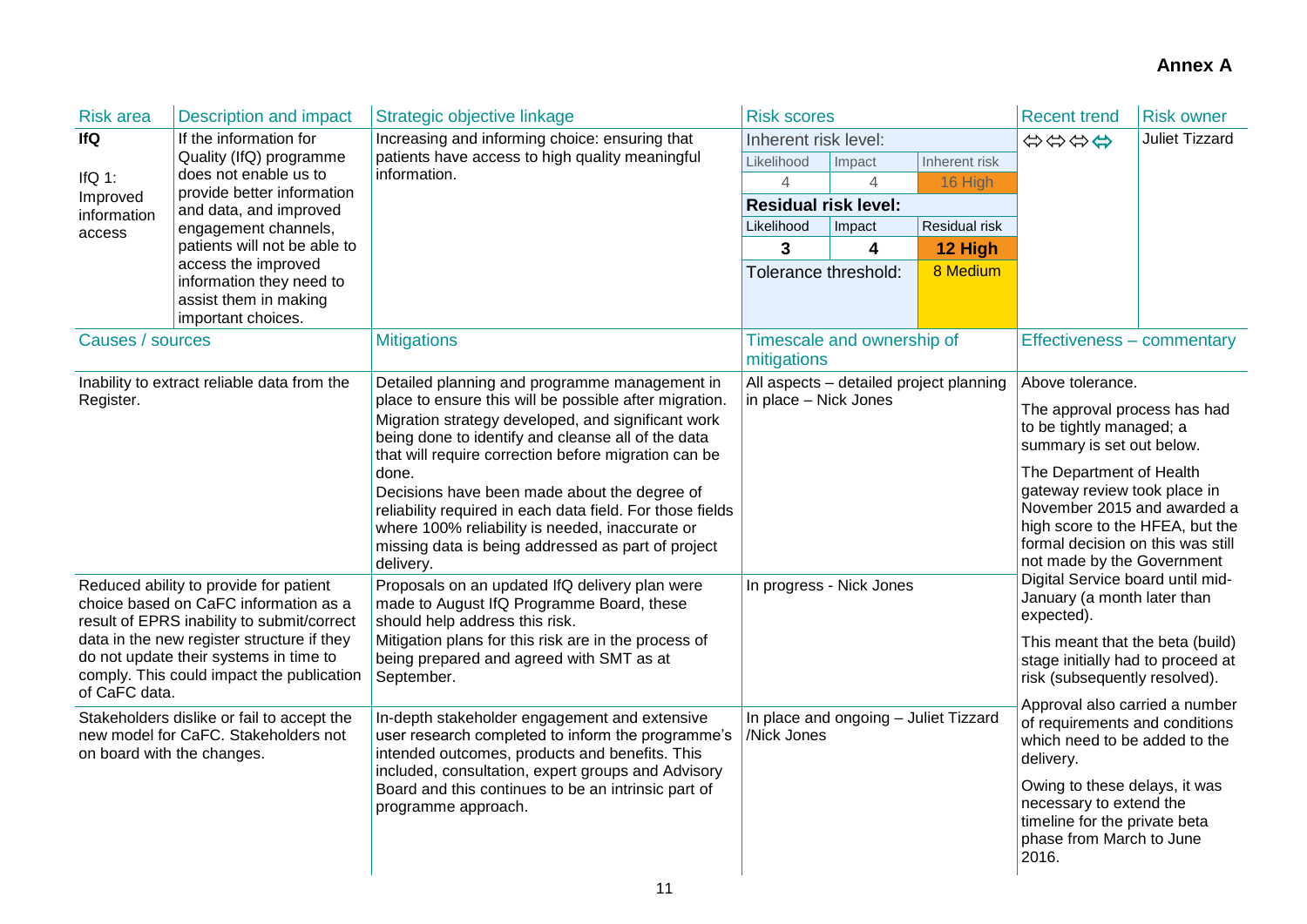| Cost of delivering better information<br>becomes too prohibitive, either because<br>the work needed is larger than<br>anticipated, or as a result of the approval<br>periods associated with required DH/GDS<br>gateway reviews. | Costs were taken into account as an important<br>factor in consideration of contract tenders and<br>negotiations.<br>Following earlier long timelines and unsuccessful<br>attempts to discuss with GDS, our experience at the<br>Beta gateway has been much improved and<br>feedback was almost immediate. Watching brief<br>being kept.                                                                                                                                                                                                                                                               | In place - Nick Jones<br>In place - Nick Jones                                                                | The live beta gateway approval<br>in May was much more efficient,<br>with approvals received within<br>days of the assessment taking<br>place. However, there were a<br>number of requirements to<br>address before implementing<br>live beta.                |
|----------------------------------------------------------------------------------------------------------------------------------------------------------------------------------------------------------------------------------|--------------------------------------------------------------------------------------------------------------------------------------------------------------------------------------------------------------------------------------------------------------------------------------------------------------------------------------------------------------------------------------------------------------------------------------------------------------------------------------------------------------------------------------------------------------------------------------------------------|---------------------------------------------------------------------------------------------------------------|---------------------------------------------------------------------------------------------------------------------------------------------------------------------------------------------------------------------------------------------------------------|
| Redeveloped website does not meet the<br>needs and expectations of our various<br>user types.                                                                                                                                    | Programme approach and some dedicated<br>resources in place to manage the complexities of<br>specifying web needs, clarifying design<br>requirements and costs, managing changeable<br>Government delegation and permissions structures,<br>etc.<br>User research done, to properly understand needs<br>and reasons.<br>Tendering and selection process included clear<br>articulation of needs and expectations.<br>GDS Beta assessment was passed on all 18 points.                                                                                                                                  | In progress - delivery of next stage of<br>user research by end Oct 2016 -<br><b>Juliet Tizzard</b>           | The move to public beta was<br>delayed by an injunction<br>brought by a licensed clinic. We<br>successfully managed to have<br>the injunction lifted, but it meant<br>that we could not issue the new<br>website to public beta testing<br>until August 2016. |
| Government and DH permissions<br>structures are complex, lengthy, multi-<br>stranded, and sometimes change mid-<br>process.                                                                                                      | Initial external business cases agreed and user<br>research completed.<br>Final business case for whole IfQ programme was<br>submitted and eventually accepted.<br>All GDS approvals sought so far have been granted,<br>albeit with some delays to the earlier ones.<br>Additional sprints of work were incorporated in beta,<br>in an attempt to allow sufficient time (and resources)<br>for the remaining GDS gateway review processes<br>and subsequent formal approval mechanisms.<br>The beta timeline was extended by 3 months to<br>compensate for previous and anticipated future<br>delays. | In place - Juliet Tizzard<br>In place - Nick Jones (decision<br>received April 2015)<br>In place - Nick Jones |                                                                                                                                                                                                                                                               |
| Resource conflicts between delivery of<br>website and business as usual (BAU).                                                                                                                                                   | Backfilling where possible/affordable to free up the<br>necessary staff time, eg, Websites and Publishing<br>Project Manager post backfilled to free up core staff<br>for IfQ work.                                                                                                                                                                                                                                                                                                                                                                                                                    | In place - Juliet Tizzard                                                                                     |                                                                                                                                                                                                                                                               |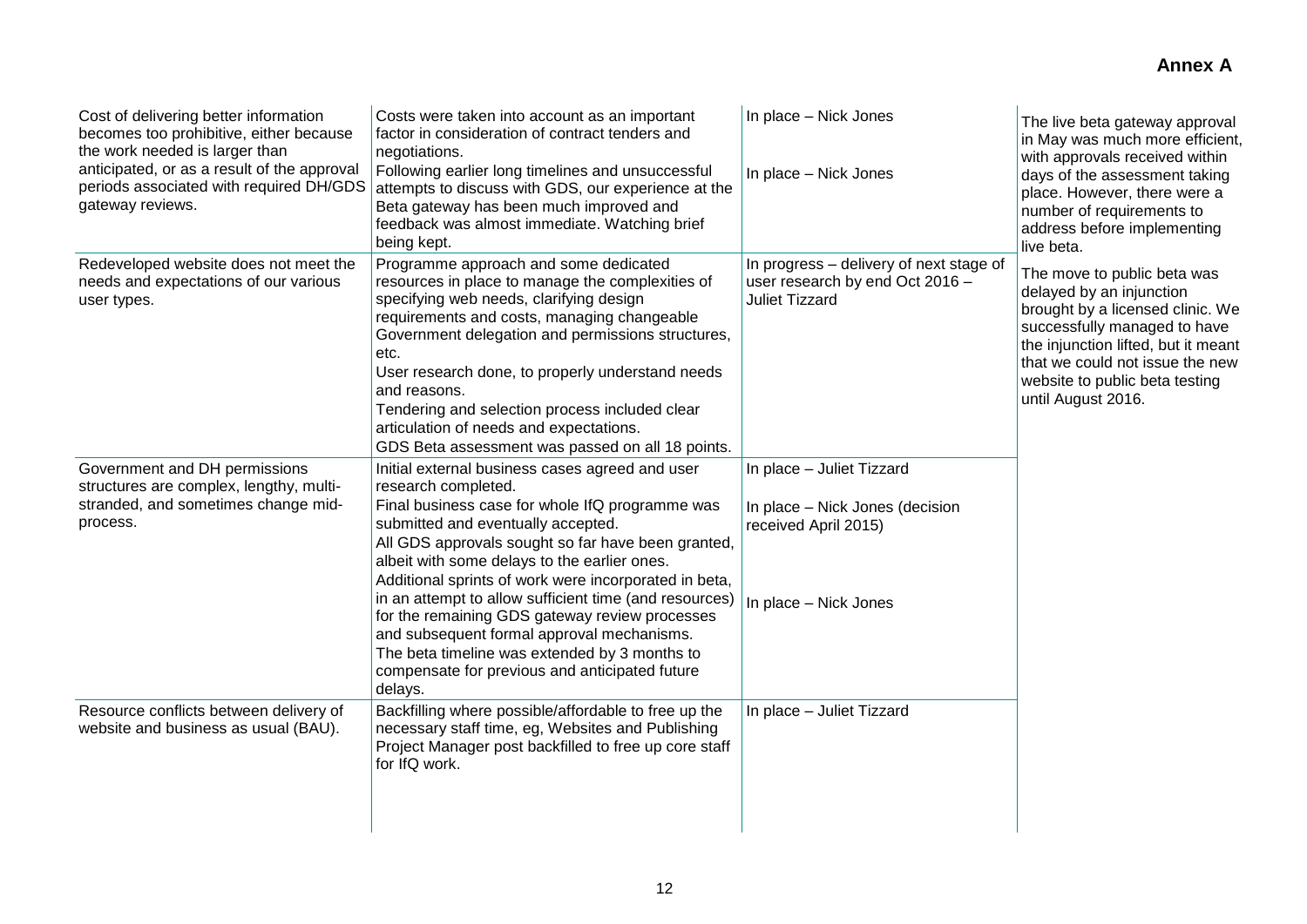| Delivery quality is very supplier<br>dependent. Contractor management<br>could become very resource-intensive for<br>staff, or the work delivered by one or<br>more suppliers could be poor quality<br>and/or overrun, causing knock-on<br>problems. | Programme management resources and quality<br>assurance mechanisms in place for IfQ to manage<br>(among other things) contractor delivery.<br>Agile project approach includes a 'one team' ethos<br>and requires close joint working and communication<br>among all involved contractors. Sound project<br>management practices in place to monitor delivery.<br>Previous lessons learned and knowledge exist in the<br>organisation from managing some previous projects<br>where poor supplier delivery was an issue requiring<br>significant hands-on management.<br>Ability to consider deprioritising other work, through<br>CMG, if necessary.<br>Regular contract meetings in place.<br>This remains a challenge. | In place - Juliet Tizzard                                              |
|------------------------------------------------------------------------------------------------------------------------------------------------------------------------------------------------------------------------------------------------------|--------------------------------------------------------------------------------------------------------------------------------------------------------------------------------------------------------------------------------------------------------------------------------------------------------------------------------------------------------------------------------------------------------------------------------------------------------------------------------------------------------------------------------------------------------------------------------------------------------------------------------------------------------------------------------------------------------------------------|------------------------------------------------------------------------|
| New CMS (content management<br>software) is ineffective or unreliable.                                                                                                                                                                               | CMS options were scrutinised carefully as part of<br>project. Appropriate new CMS chosen, and all<br>involved teams happy with the selection.                                                                                                                                                                                                                                                                                                                                                                                                                                                                                                                                                                            | In progress – implemented in beta<br>phase, July 2016 - Juliet Tizzard |
| Benefits not maximised and internalised<br>into ways of working.                                                                                                                                                                                     | During IfQ delivery, product owners are in place, as<br>is a communications plan. The aim is to ensure that<br>changes are developed involving the right staff<br>expertise (as well as contractors) and to ensure that<br>the changes are culturally embraced and embedded<br>into new ways of working.<br>Knowledge handover with the contractors will take<br>place.                                                                                                                                                                                                                                                                                                                                                  | In place - Nick Jones                                                  |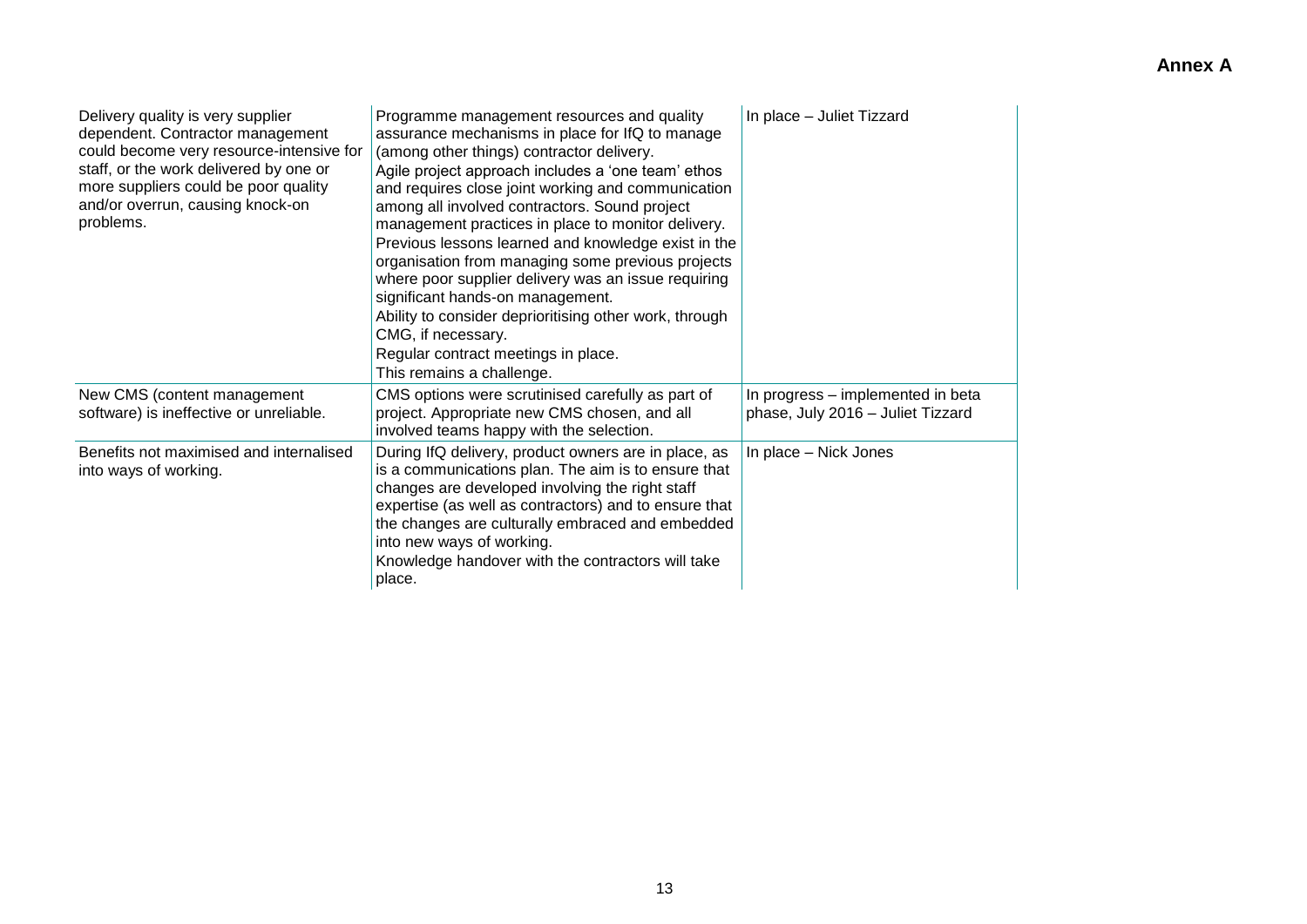| <b>Risk area</b>      | <b>Description and impact</b>                                                      | Strategic objective linkage                                                                              | <b>Risk scores</b>                                                       |                                   |                 | <b>Recent trend</b>                                       | <b>Risk owner</b> |  |
|-----------------------|------------------------------------------------------------------------------------|----------------------------------------------------------------------------------------------------------|--------------------------------------------------------------------------|-----------------------------------|-----------------|-----------------------------------------------------------|-------------------|--|
| <b>IfQ</b>            | <b>HFEA Register data</b>                                                          | Increasing and informing choice: using the data in                                                       | Inherent risk level:                                                     |                                   |                 | \$\$\$\$                                                  | Nick Jones        |  |
|                       | becomes lost, corrupted, or<br>is otherwise adversely                              | the Register of Treatments to improve outcomes<br>and research.                                          | Likelihood                                                               | Impact                            | Inherent risk   |                                                           |                   |  |
| If $Q$ 2:             | affected during IfQ                                                                |                                                                                                          | $\overline{2}$                                                           | 5                                 | 10 Medium       |                                                           |                   |  |
| Register<br>data      | programme delivery.                                                                |                                                                                                          | <b>Residual risk level:</b>                                              |                                   |                 |                                                           |                   |  |
|                       |                                                                                    |                                                                                                          | Likelihood                                                               | Impact                            | Residual risk   |                                                           |                   |  |
|                       |                                                                                    |                                                                                                          | $\mathbf{2}$                                                             | 4                                 | <b>8 Medium</b> |                                                           |                   |  |
|                       |                                                                                    |                                                                                                          | Tolerance threshold:                                                     |                                   | 8 Medium        |                                                           |                   |  |
| Causes / sources      |                                                                                    | <b>Mitigations</b>                                                                                       | mitigations                                                              | Timescale and ownership of        |                 | Effectiveness - commentary                                |                   |  |
|                       | Risks associated with data migration to                                            | IfQ programme groundwork focused on current state                                                        |                                                                          | In place - Nick Jones/Dave Moysen |                 | At tolerance.                                             |                   |  |
|                       | new structure, together with records                                               | of Register. Extensive planning in place, including                                                      |                                                                          |                                   |                 |                                                           |                   |  |
|                       | accuracy and data integrity issues.                                                | detailed research and migration strategy.                                                                |                                                                          |                                   |                 | This risk is being intensively                            |                   |  |
|                       | The firm (Avoca) which was scheduled to<br>provide assurance on data migration has | The HFEA has considered other sources of<br>assurance and have now sourced a supplier and is             |                                                                          | Pending a successful appointment  |                 | managed - a major focus of IfQ<br>detailed planning work, |                   |  |
| gone out of business. |                                                                                    | currently going through procurement processes to                                                         | process, we would expect the new<br>company to begin providing assurance |                                   |                 | particularly around data                                  |                   |  |
|                       |                                                                                    | appoint them.                                                                                            | in September/October- Nick Jones                                         |                                   | migration.      |                                                           |                   |  |
|                       | Historic data cleansing is needed prior to                                         | A detailed migration strategy is in place, and data                                                      | In place - Nick Jones/Dave Moysen                                        |                                   |                 |                                                           |                   |  |
| migration.            |                                                                                    | cleansing is in progress.                                                                                |                                                                          |                                   |                 |                                                           |                   |  |
|                       | Increased reporting needs mean we later                                            | IfQ planning work incorporated consideration of                                                          | In place - Nick Jones                                                    |                                   |                 |                                                           |                   |  |
|                       | an unanticipated level of accuracy is                                              | discover a barrier to achieving this, or that fields and reporting needs were agreed.                    |                                                                          |                                   |                 |                                                           |                   |  |
|                       | required, with data or fields which we do                                          | Decisions about the required data quality for each<br>field were 'future proofed' as much as possible    |                                                                          |                                   |                 |                                                           |                   |  |
|                       | not currently focus on or deem critical for                                        | through engagement with stakeholders to anticipate                                                       |                                                                          |                                   |                 |                                                           |                   |  |
| accuracy.             |                                                                                    | future needs and build these into the design.                                                            |                                                                          |                                   |                 |                                                           |                   |  |
|                       | Reliability of existing infrastructure                                             | Maintenance of desktop, network, backups, etc.                                                           |                                                                          | In place - Dave Moysen            |                 |                                                           |                   |  |
|                       | systems - (eg, Register, EDI, network,                                             | core part of IT business as usual delivery.                                                              |                                                                          |                                   |                 |                                                           |                   |  |
| backups).             | System interdependencies change / are                                              | Strong interdependency mapping done between IfQ                                                          | Done - Nick Jones                                                        |                                   |                 |                                                           |                   |  |
| not recognised        |                                                                                    | and business as usual.                                                                                   |                                                                          |                                   |                 |                                                           |                   |  |
|                       | Benefits not maximised and internalised                                            | During IfQ delivery, product owners are in place, as                                                     | In place - Nick Jones                                                    |                                   |                 |                                                           |                   |  |
| into ways of working. |                                                                                    | is a communications plan. The aim is to ensure that                                                      |                                                                          |                                   |                 |                                                           |                   |  |
|                       |                                                                                    | changes are developed involving the right staff<br>expertise (as well as contractors) and to ensure that |                                                                          |                                   |                 |                                                           |                   |  |
|                       |                                                                                    | the changes are culturally embraced and                                                                  |                                                                          |                                   |                 |                                                           |                   |  |
|                       |                                                                                    | embedding into new ways of working.                                                                      |                                                                          |                                   |                 |                                                           |                   |  |
|                       |                                                                                    | Knowledge handover with the contractors will take                                                        |                                                                          |                                   |                 |                                                           |                   |  |
|                       |                                                                                    | place.                                                                                                   |                                                                          |                                   |                 |                                                           |                   |  |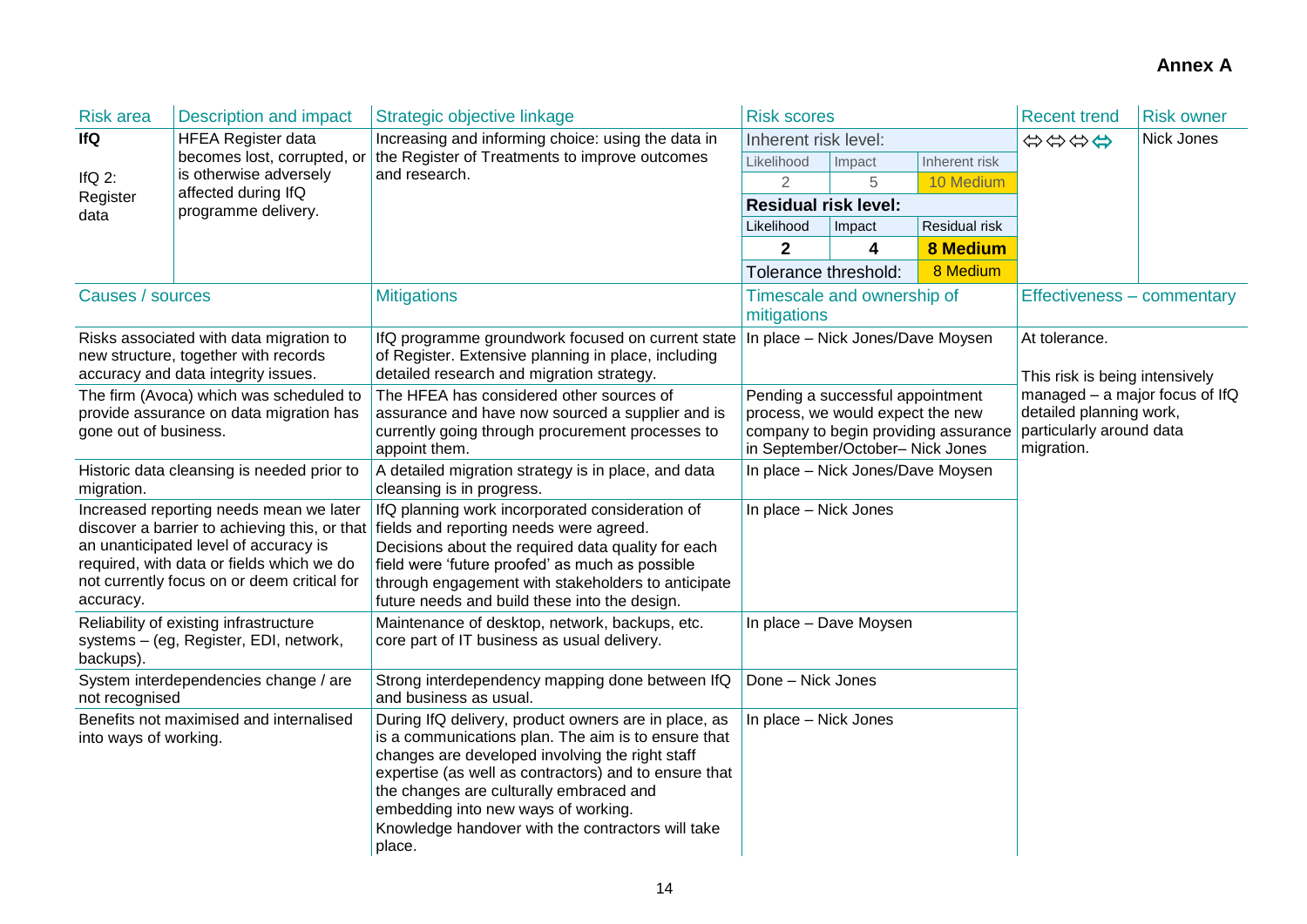| <b>Risk area</b>                                                                                           | <b>Description and impact</b>                                    | Strategic objective linkage                                                                                                                                                                                                                                                                                                                                                                                                                 | <b>Risk scores</b>                                                                |                            |                                                                                                                                                                                                                                                                                                                                                                                                           | <b>Recent trend</b>                         | <b>Risk owner</b> |
|------------------------------------------------------------------------------------------------------------|------------------------------------------------------------------|---------------------------------------------------------------------------------------------------------------------------------------------------------------------------------------------------------------------------------------------------------------------------------------------------------------------------------------------------------------------------------------------------------------------------------------------|-----------------------------------------------------------------------------------|----------------------------|-----------------------------------------------------------------------------------------------------------------------------------------------------------------------------------------------------------------------------------------------------------------------------------------------------------------------------------------------------------------------------------------------------------|---------------------------------------------|-------------------|
| <b>IfQ</b>                                                                                                 | There is a risk that the                                         | Efficiency, economy and value: ensuring the HFEA                                                                                                                                                                                                                                                                                                                                                                                            |                                                                                   | Inherent risk level:       |                                                                                                                                                                                                                                                                                                                                                                                                           |                                             | Nick Jones        |
|                                                                                                            | HFEA's promises of<br>efficiency improvements in                 | remains demonstrably good value for the public, the<br>sector and Government.                                                                                                                                                                                                                                                                                                                                                               | Likelihood                                                                        | Impact                     | Inherent risk                                                                                                                                                                                                                                                                                                                                                                                             |                                             |                   |
| IfQ $3$ :<br>Delivery of                                                                                   | Register data collection                                         |                                                                                                                                                                                                                                                                                                                                                                                                                                             | 4                                                                                 | $\Delta$                   | 16 High                                                                                                                                                                                                                                                                                                                                                                                                   |                                             |                   |
| promised                                                                                                   | and submission are not                                           |                                                                                                                                                                                                                                                                                                                                                                                                                                             | <b>Residual risk level:</b>                                                       |                            |                                                                                                                                                                                                                                                                                                                                                                                                           |                                             |                   |
| efficiencies                                                                                               | ultimately delivered.                                            |                                                                                                                                                                                                                                                                                                                                                                                                                                             | Residual risk<br>Likelihood<br>Impact                                             |                            |                                                                                                                                                                                                                                                                                                                                                                                                           |                                             |                   |
|                                                                                                            |                                                                  |                                                                                                                                                                                                                                                                                                                                                                                                                                             | $\mathbf 2$                                                                       | 4                          | 8 Medium                                                                                                                                                                                                                                                                                                                                                                                                  |                                             |                   |
|                                                                                                            |                                                                  |                                                                                                                                                                                                                                                                                                                                                                                                                                             |                                                                                   | Tolerance threshold:       | 9 Medium                                                                                                                                                                                                                                                                                                                                                                                                  |                                             |                   |
| Causes / sources                                                                                           |                                                                  | <b>Mitigations</b>                                                                                                                                                                                                                                                                                                                                                                                                                          | mitigations                                                                       | Timescale and ownership of |                                                                                                                                                                                                                                                                                                                                                                                                           | Effectiveness - commentary                  |                   |
|                                                                                                            | Poor user acceptance of changes, or<br>expectations not managed. | Stakeholder involvement strategy in place and user<br>testing being incorporated into implementation<br>phases of projects.                                                                                                                                                                                                                                                                                                                 | In place - Nick Jones/Juliet Tizzard                                              |                            |                                                                                                                                                                                                                                                                                                                                                                                                           | Below tolerance.<br>September 2016 - Since, |                   |
| Clinics not consulted/involved enough.                                                                     |                                                                  | Working with stakeholders has been central to the<br>development of IfQ, and will continue to be.<br>Advisory Group and expert groups have ended, but<br>a stakeholder group for the implementation phase is<br>in place.<br>Workshops were delivered with the sector regarding<br>how information will be collected through the clinic<br>portal. From beta live onwards we will receive<br>feedback and iteratively develop the products. | In place - Nick Jones/Juliet Tizzard                                              |                            | ultimately, we believe that the<br>mitigations that are in place are<br>working effectively and mean<br>that we are on track to achieve<br>the promised efficiencies, we<br>have reduced the level of<br>likelihood for this risk. This in<br>turn brings the risk to below the<br>tolerance threshold of 9.<br>This risk is also affected by<br>GDS approvals and associated<br>requirements (see IfQ1). |                                             |                   |
| Scoping and specification are insufficient<br>for realistic resourcing and on-time<br>delivery of changes. |                                                                  | Scoping and specification were elaborated with<br>stakeholder input, so as to inform the tender.<br>Resourcing and timely delivery were a critical part of<br>the decision in awarding the contract.                                                                                                                                                                                                                                        | In place and contracts awarded (July<br>2015) - Nick Jones                        |                            |                                                                                                                                                                                                                                                                                                                                                                                                           |                                             |                   |
| Efficiencies cannot, in the end, be<br>delivered.                                                          |                                                                  | Detailed scoping phase included stakeholder input<br>to identify clinic users' needs accurately.<br>Specific focus in IfQ projects on efficiencies in data<br>collected, submission and verification, etc.                                                                                                                                                                                                                                  | In place - Nick Jones                                                             |                            |                                                                                                                                                                                                                                                                                                                                                                                                           |                                             |                   |
| Cost of improvements becomes too<br>prohibitive.                                                           |                                                                  | Contracts only awarded to bidders who made an<br>affordable proposal.<br>Detailed planning for release two (which includes<br>the second iteration of the portal and the<br>introduction of the new EDI interface) is in progress<br>and the HFEA will continue to work within agreed<br>costs.                                                                                                                                             | In place (July 2015) - Nick Jones<br>In progress (September 2016) - Nick<br>Jones |                            |                                                                                                                                                                                                                                                                                                                                                                                                           |                                             |                   |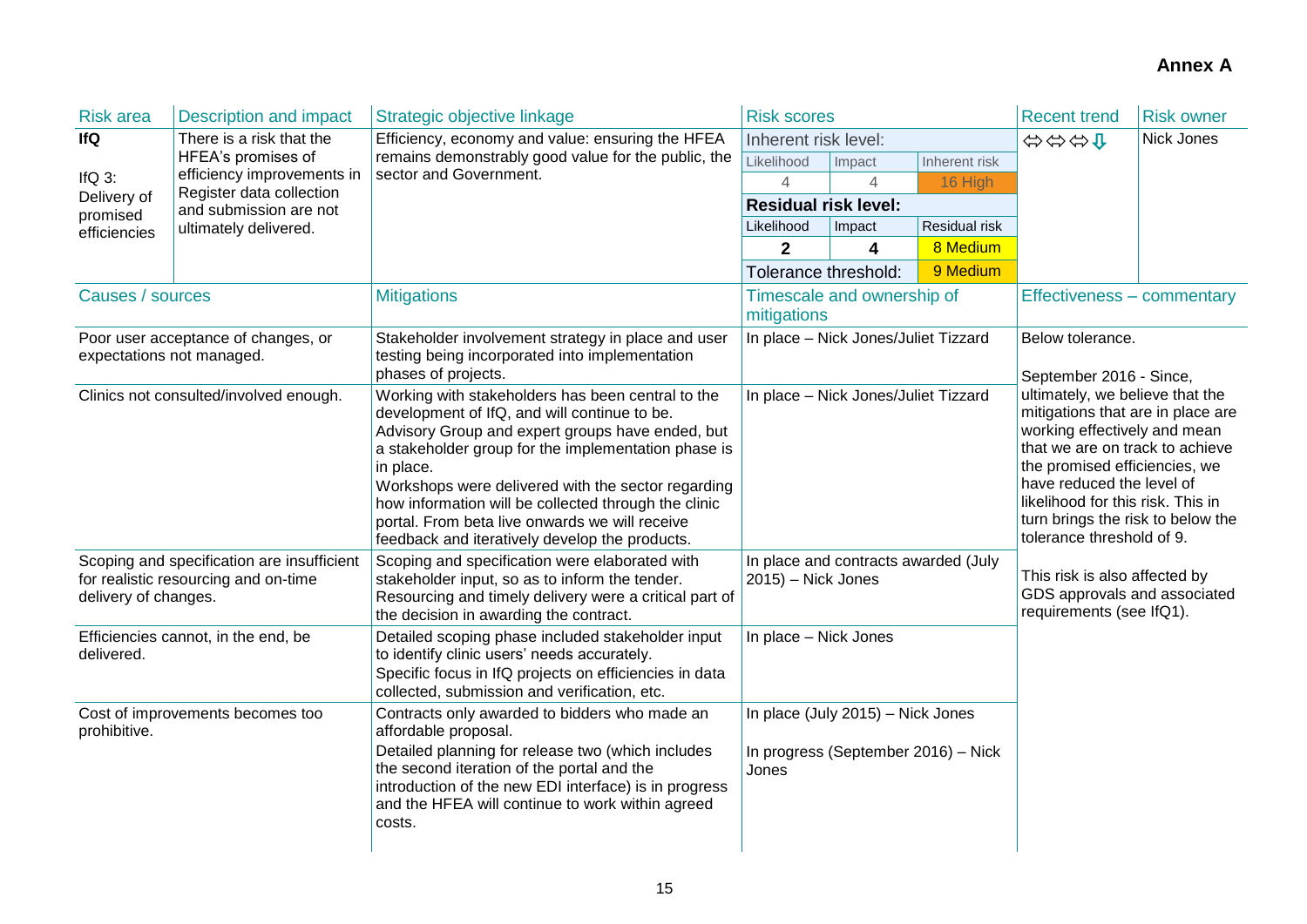| Required GDS gateway approvals are<br>delayed or approval is not given. | All GDS approvals sought so far have been granted,<br>albeit with some delays to earlier gateways.<br>Our detailed planning includes addressing the<br>requirements laid down by GDS as conditions of<br>alpha and beta phase approval.<br>Additional sprints of work were incorporated into<br>beta, in an attempt to allow sufficient time (and<br>resources) for the remaining GDS gateway review<br>processes and subsequent formal approval<br>mechanisms.<br>The beta timeline was extended by 3 months to<br>compensate for previous and anticipated future<br>delays. | In place - Nick Jones             |
|-------------------------------------------------------------------------|-------------------------------------------------------------------------------------------------------------------------------------------------------------------------------------------------------------------------------------------------------------------------------------------------------------------------------------------------------------------------------------------------------------------------------------------------------------------------------------------------------------------------------------------------------------------------------|-----------------------------------|
| Benefits not maximised and internalised<br>into ways of working.        | During IfQ delivery, product owners are in place, as<br>is a communications plan. The aim is to ensure that<br>changes are developed involving the right staff<br>expertise (as well as contractors) and to ensure that<br>the changes are culturally embraced and embedded<br>into new ways of working.<br>Knowledge handover with the contractors will take<br>place.                                                                                                                                                                                                       | In place (June 2015) - Nick Jones |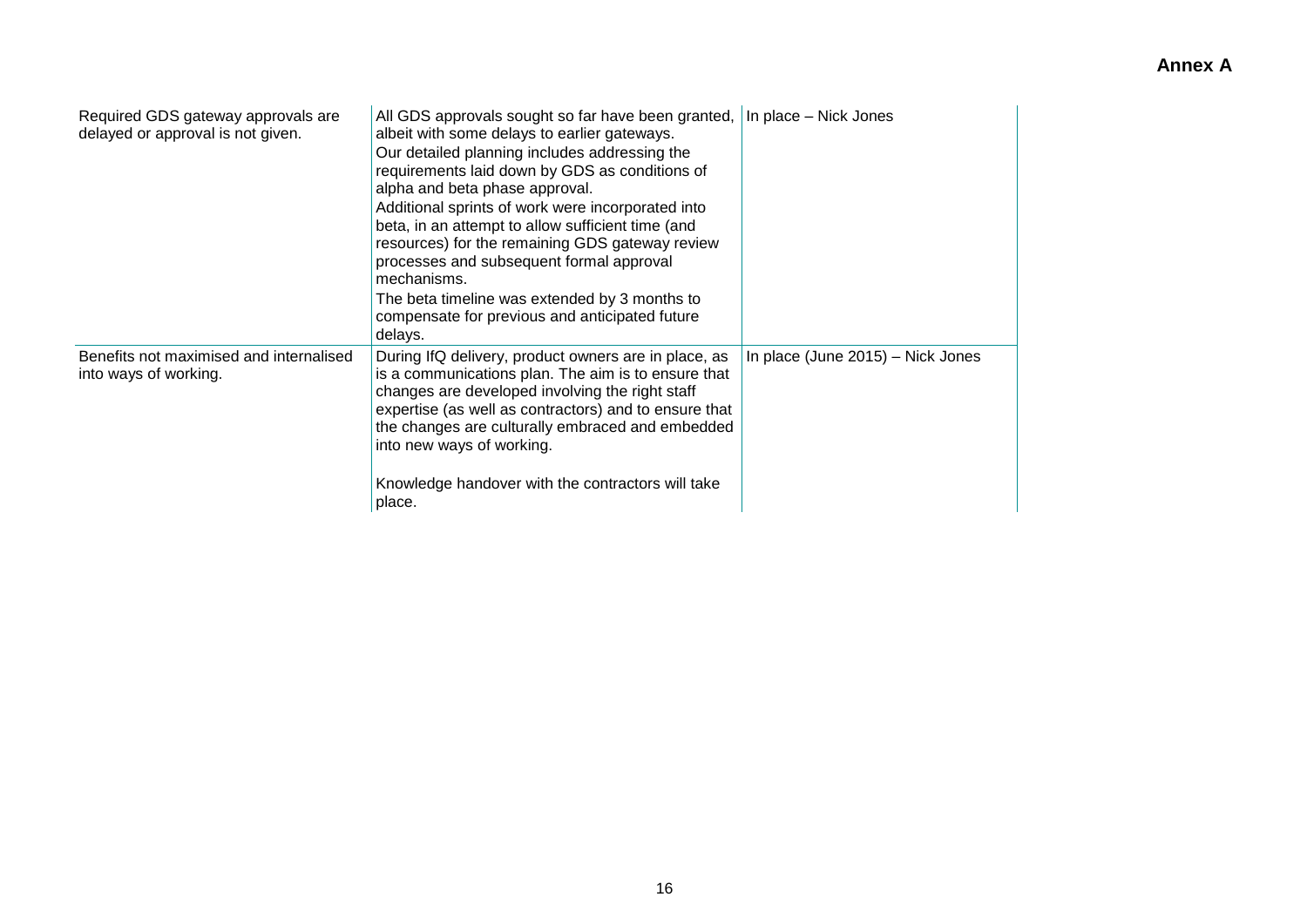| <b>Risk area</b>                                                                                                                                                         | <b>Description and impact</b>                | Strategic objective linkage                                                                                                                                                                             | <b>Risk scores</b>                                                  |                            |               | <b>Recent trend</b>                                                                                                                                                                                                                                                                                                                                                               | <b>Risk owner</b> |
|--------------------------------------------------------------------------------------------------------------------------------------------------------------------------|----------------------------------------------|---------------------------------------------------------------------------------------------------------------------------------------------------------------------------------------------------------|---------------------------------------------------------------------|----------------------------|---------------|-----------------------------------------------------------------------------------------------------------------------------------------------------------------------------------------------------------------------------------------------------------------------------------------------------------------------------------------------------------------------------------|-------------------|
| Legal                                                                                                                                                                    | There is a risk that the                     | Efficiency, economy and value: ensuring the HFEA                                                                                                                                                        |                                                                     | Inherent risk level:       |               |                                                                                                                                                                                                                                                                                                                                                                                   | Peter             |
| challenge                                                                                                                                                                | HFEA is legally challenged                   | remains demonstrably good value for the public, the<br>sector and Government.                                                                                                                           | Likelihood                                                          | Impact                     | Inherent risk |                                                                                                                                                                                                                                                                                                                                                                                   | Thompson          |
| LC 1:                                                                                                                                                                    | in such a way that<br>resources are diverted |                                                                                                                                                                                                         | 4                                                                   | 5                          | 20 Very high  |                                                                                                                                                                                                                                                                                                                                                                                   |                   |
| Resource                                                                                                                                                                 | from strategic delivery.                     |                                                                                                                                                                                                         | Residual risk level:                                                |                            |               |                                                                                                                                                                                                                                                                                                                                                                                   |                   |
| diversion                                                                                                                                                                |                                              |                                                                                                                                                                                                         | Likelihood                                                          | Impact                     | Residual risk |                                                                                                                                                                                                                                                                                                                                                                                   |                   |
|                                                                                                                                                                          |                                              |                                                                                                                                                                                                         | 3                                                                   | 4                          | 12 High       |                                                                                                                                                                                                                                                                                                                                                                                   |                   |
|                                                                                                                                                                          |                                              |                                                                                                                                                                                                         | Tolerance threshold:                                                |                            | 12 High       |                                                                                                                                                                                                                                                                                                                                                                                   |                   |
| Causes / sources                                                                                                                                                         |                                              | <b>Mitigations</b>                                                                                                                                                                                      | mitigations                                                         | Timescale and ownership of |               | Effectiveness – commentary                                                                                                                                                                                                                                                                                                                                                        |                   |
|                                                                                                                                                                          | Complex and controversial area.              | Panel of legal advisors from various firms at our<br>disposal for advice, as well as in-house Head of                                                                                                   |                                                                     | In place - Peter Thompson  |               | At tolerance.                                                                                                                                                                                                                                                                                                                                                                     |                   |
|                                                                                                                                                                          |                                              | Legal.<br>Evidence-based policy decision-making and horizon<br>scanning for new techniques.                                                                                                             | In place - Joanne Anton                                             |                            |               | <b>Current cases:</b><br>The judgment in 2015 and                                                                                                                                                                                                                                                                                                                                 |                   |
|                                                                                                                                                                          |                                              | Robust and transparent processes in place for<br>seeking expert opinion - eg, external expert<br>advisers, transparent process for gathering<br>evidence, meetings minuted, papers available<br>online. | In place - Joanne Anton/Juliet Tizzard<br>In place - Peter Thompson |                            |               | subsequent cases on consents<br>for parenthood have<br>administrative and policy<br>consequences for the HFEA.<br>Further cases are going through<br>court, although there have been<br>no cases arising from new<br>incidents post the 2015<br>judgment. The HFEA is unlikely<br>to participate in most of these<br>legal proceedings directly,<br>though the court has required |                   |
| HFE Act and regulations lead to the<br>possibility of there being differing legal<br>opinions from different legal advisers, that<br>then have to be decided by a court. |                                              | Panel in place, as above, to get the best possible<br>advice.<br>Case by case decisions regarding what to argue in<br>court cases, so as to clarify the position.                                       |                                                                     |                            |               |                                                                                                                                                                                                                                                                                                                                                                                   |                   |
|                                                                                                                                                                          | Decisions and actions of the HFEA and        | Panel in place, as above.                                                                                                                                                                               |                                                                     | In place - Peter Thompson  |               | us to provide information and                                                                                                                                                                                                                                                                                                                                                     |                   |
| its committees may be contested.                                                                                                                                         |                                              | Maintaining, keeping up to date and publishing<br>licensing SOPs, committee decision trees etc.                                                                                                         |                                                                     | In place - Siobhain Kelly  |               | clarification in relation to six<br>legal parenthood cases.                                                                                                                                                                                                                                                                                                                       |                   |
| New guide to licensing and inspection<br>rating (effective from go-live of new<br>website) on CaFC may mean that more<br>clinics make representations against            |                                              | consistent decision making at licence committees<br>supported by effective tools for committees<br>Standard licensing pack completely refreshed and<br>distributed to members/advisers (April 2015).    |                                                                     |                            |               | A judicial review hearing of one<br>discrete element of the IfQ<br>CaFC project has been set for<br>December. Authority decisions                                                                                                                                                                                                                                                 |                   |
| licensing decisions.                                                                                                                                                     |                                              | Well-evidenced recommendations in inspection<br>reports.                                                                                                                                                | In place - Sharon Fensome-Rimmer                                    |                            |               | in November may impact on the<br>scope of the JR. We are<br>advised that our case is strong;<br>however, if it were lost then it                                                                                                                                                                                                                                                  |                   |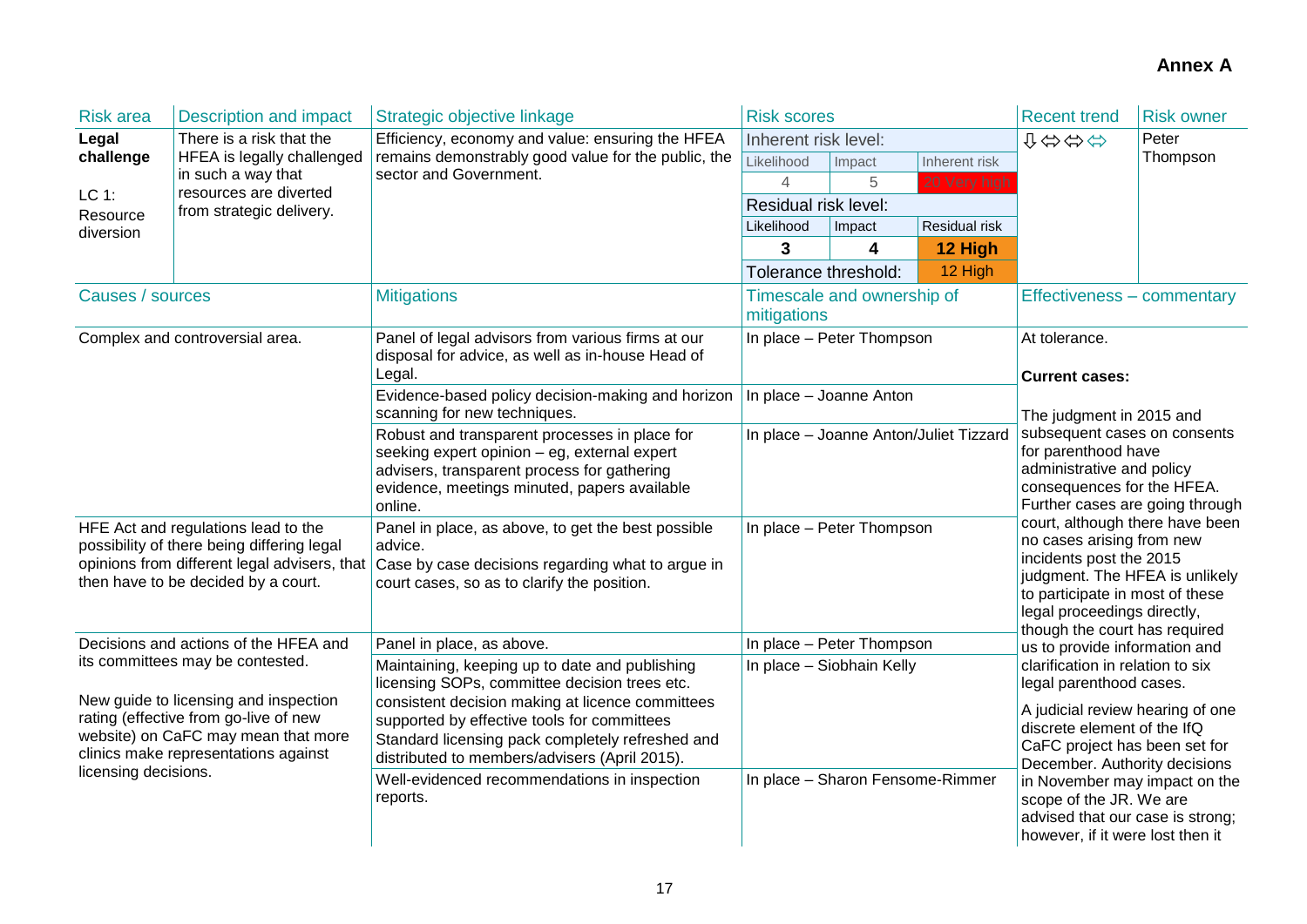| Subjectivity of judgments means the<br>HFEA often cannot know in advance<br>which way a ruling will go, and the extent<br>to which costs and other resource<br>demands may result from a case. | Scenario planning is undertaken at the initiation of<br>any likely action.                                                                                                                                                                                                                                                                                                                                                                                                                                   | In place - Peter Thompson | may impact on aspects of the<br>presentation of data. |
|------------------------------------------------------------------------------------------------------------------------------------------------------------------------------------------------|--------------------------------------------------------------------------------------------------------------------------------------------------------------------------------------------------------------------------------------------------------------------------------------------------------------------------------------------------------------------------------------------------------------------------------------------------------------------------------------------------------------|---------------------------|-------------------------------------------------------|
| HFEA could face unexpected high legal<br>costs or damages which it could not fund.                                                                                                             | If this risk was to become an issue then discussion<br>with the Department of Health would need to take<br>place regarding possible cover for any extraordinary<br>costs, since it is not possible for the HFEA to insure<br>itself against such an eventuality, and not<br>reasonable for the HFEA's small budget to include a<br>large legal contingency. This is therefore an<br>accepted, rather than mitigated risk. It is also<br>interdependent risk because DH would be involved<br>in resolving it. | In place - Peter Thompson |                                                       |
| Legal proceedings can be lengthy and<br>resource draining.                                                                                                                                     | Panel in place, as above, enabling us to outsource<br>some elements of the work.                                                                                                                                                                                                                                                                                                                                                                                                                             | In place - Peter Thompson |                                                       |
|                                                                                                                                                                                                | Internal mechanisms (such as the Corporate<br>Management Group, CMG) in place to reprioritise<br>work should this become necessary.                                                                                                                                                                                                                                                                                                                                                                          | In place - Peter Thompson |                                                       |
| Adverse judgments requiring us to alter or<br>intensify our processes, sometimes more<br>than once.                                                                                            | Licensing SOPs, committee decision trees in place.                                                                                                                                                                                                                                                                                                                                                                                                                                                           | In place - Siobhain Kelly |                                                       |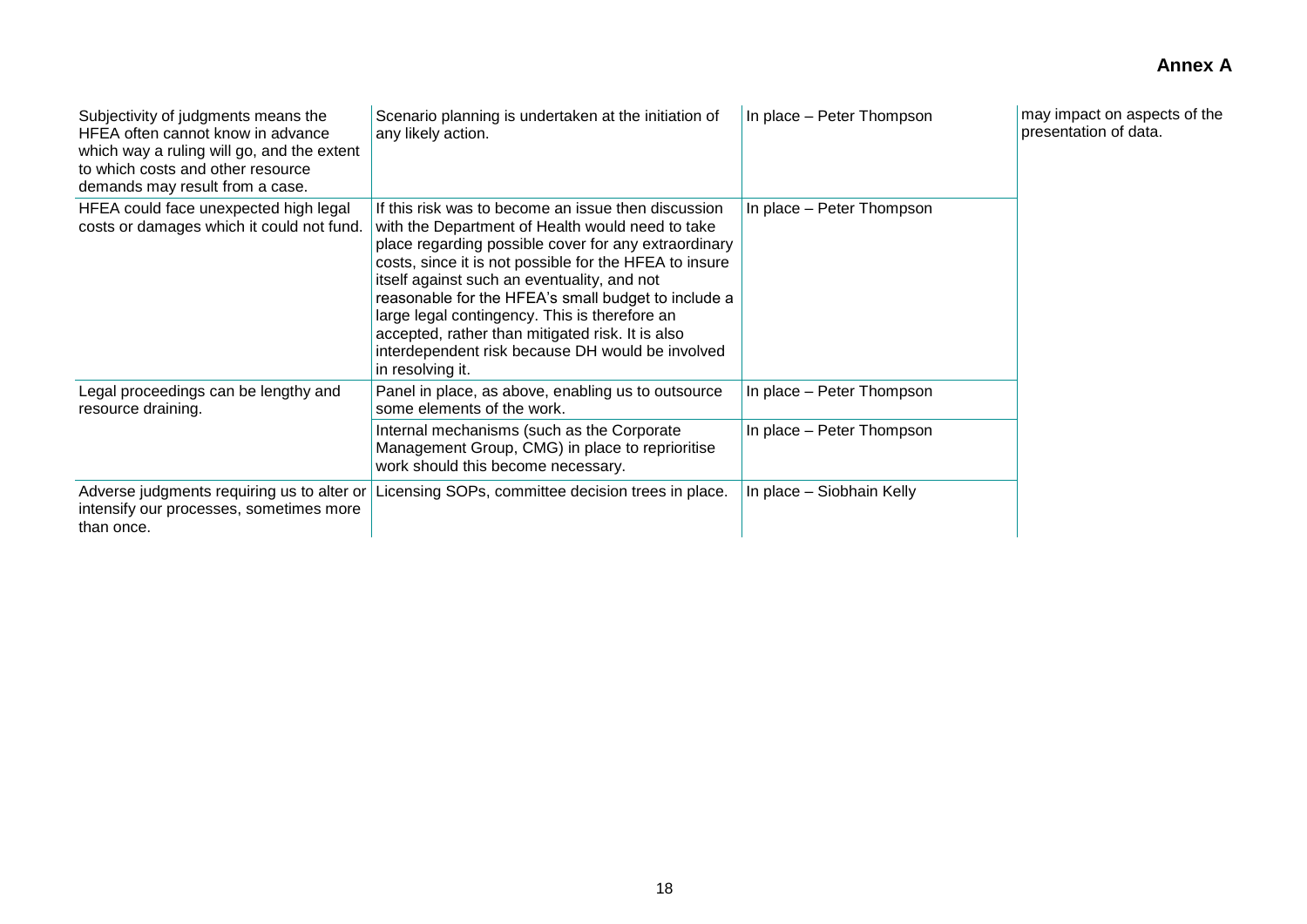| <b>Risk area</b>                                                                                 | <b>Description and impact</b>                    | Strategic objective linkage                                                                                                                                                                                                                                              | <b>Risk scores</b>                                                                    |                                   |                  | <b>Recent trend</b>        | <b>Risk owner</b> |  |
|--------------------------------------------------------------------------------------------------|--------------------------------------------------|--------------------------------------------------------------------------------------------------------------------------------------------------------------------------------------------------------------------------------------------------------------------------|---------------------------------------------------------------------------------------|-----------------------------------|------------------|----------------------------|-------------------|--|
| <b>Data</b>                                                                                      | There is a risk that HFEA                        | Efficiency, economy and value: ensuring the HFEA                                                                                                                                                                                                                         | Inherent risk level:                                                                  |                                   |                  | \$\$\$\$                   | Nick Jones        |  |
|                                                                                                  | data is lost, becomes                            | remains demonstrably good value for the public, the<br>sector and Government.                                                                                                                                                                                            | Likelihood                                                                            | Impact                            | Inherent risk    |                            |                   |  |
| $D$ 1:                                                                                           | inaccessible, is<br>inadvertently released or is |                                                                                                                                                                                                                                                                          | 4                                                                                     | 5                                 | 20 Very high     |                            |                   |  |
| Data loss or<br>breach                                                                           | inappropriately accessed.                        |                                                                                                                                                                                                                                                                          | Residual risk level:                                                                  |                                   |                  |                            |                   |  |
|                                                                                                  |                                                  |                                                                                                                                                                                                                                                                          | Residual risk<br>Likelihood<br>Impact                                                 |                                   |                  |                            |                   |  |
|                                                                                                  |                                                  |                                                                                                                                                                                                                                                                          | $\mathbf{2}$                                                                          | 5                                 | <b>10 Medium</b> |                            |                   |  |
|                                                                                                  |                                                  |                                                                                                                                                                                                                                                                          | Tolerance threshold:                                                                  |                                   | 10 Medium        |                            |                   |  |
| Causes / sources                                                                                 |                                                  | <b>Mitigations</b>                                                                                                                                                                                                                                                       | mitigations                                                                           | Timescale and ownership of        |                  | Effectiveness - commentary |                   |  |
| Confidentiality breach of Register data.                                                         |                                                  | Staff have annual compulsory security training to<br>guard against accidental loss of data or breaches of<br>confidentiality.<br>Secure working arrangements for Register team,<br>including when working at home.                                                       |                                                                                       | In place - Dave Moysen            |                  | At tolerance.              |                   |  |
|                                                                                                  | Loss of Register or other data.                  | As above.                                                                                                                                                                                                                                                                |                                                                                       | In place - Dave Moysen            |                  |                            |                   |  |
|                                                                                                  |                                                  | Robust information security arrangements, in line<br>with the Information Governance Toolkit, including a<br>security policy for staff, secure and confidential<br>storage of and limited access to Register<br>information, and stringent data encryption<br>standards. | In place - Dave Moysen                                                                |                                   |                  |                            |                   |  |
|                                                                                                  | Cyber-attack and similar external risks.         | Secure system in place as above, with regular<br>penetration testing.                                                                                                                                                                                                    |                                                                                       | In place - Dave Moysen            |                  |                            |                   |  |
| Infrastructure turns out to be insecure, or<br>we lose connection and cannot access<br>our data. |                                                  | IT strategy agreed, including a thorough<br>investigation of the Cloud option, security, and<br>reliability.                                                                                                                                                             | In place - Dave Moysen                                                                |                                   |                  |                            |                   |  |
|                                                                                                  |                                                  | Deliberate internal damage to infrastructure, or data.<br>is controlled through off-site back-ups and the fact<br>that any malicious tampering would be a criminal<br>act.                                                                                               | In place (March 2015) - Nick Jones                                                    |                                   |                  |                            |                   |  |
| Business continuity issue.                                                                       |                                                  | BCP in place and staff communication procedure<br>tested. A new BCP is being produced by the Head<br>of IT to reflect the changes to this following changes<br>to infrastructure and the office move.                                                                    | In place - Morounke Akingbola Update<br>being done by Dave Moysen -<br>September 2016 |                                   |                  |                            |                   |  |
| somehow.                                                                                         | Register data becomes corrupted or lost          | Back-ups and warehouse in place to ensure data<br>cannot be lost.                                                                                                                                                                                                        |                                                                                       | In place - Nick Jones/Dave Moysen |                  |                            |                   |  |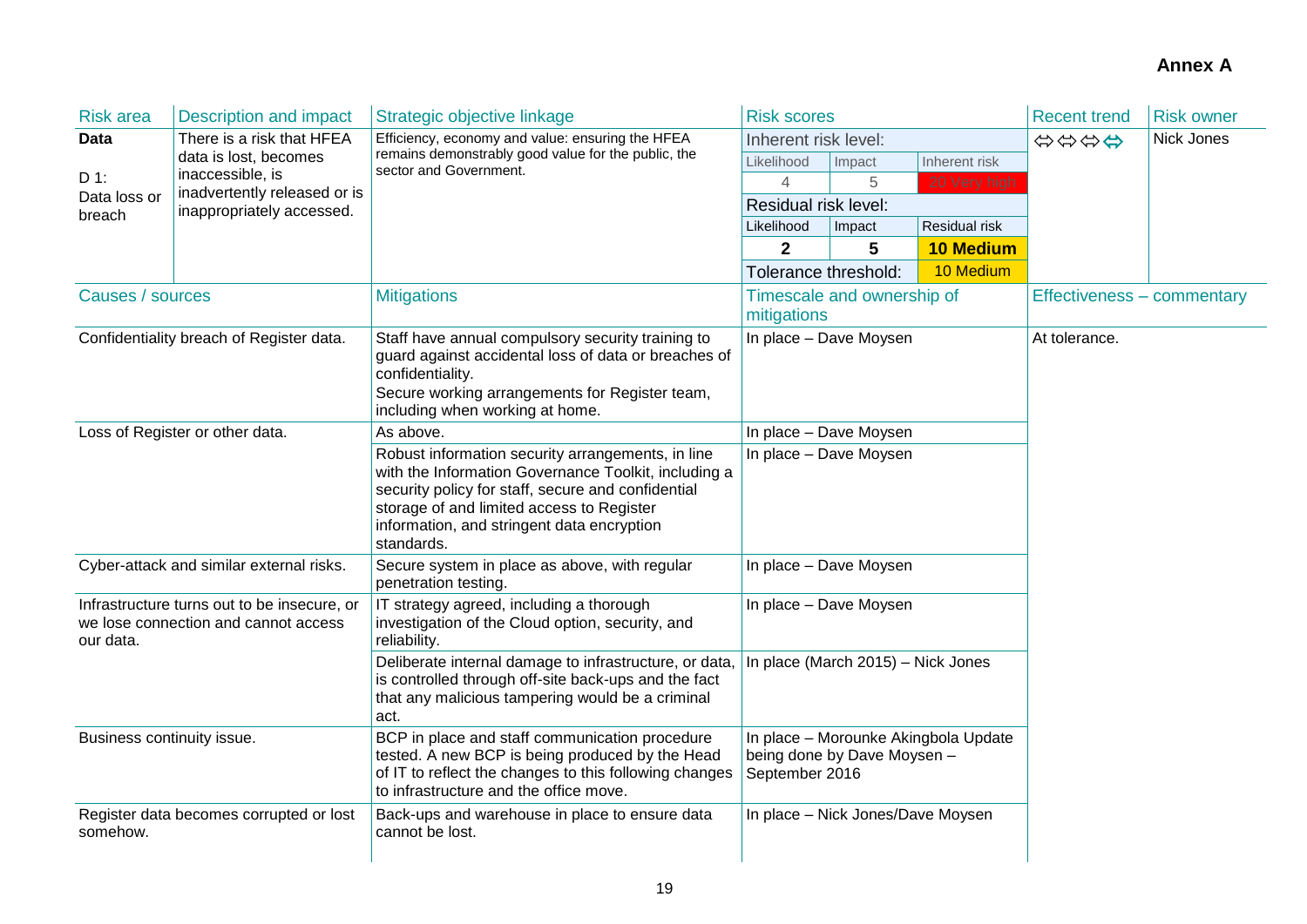| Other HFEA data (system or paper) is<br>lost or corrupted. | As above. Staff have annual compulsory security<br>training to guard against accidental loss of data or<br>breaches of confidentiality.                                                                            | In place - Dave Moysen                                                      |
|------------------------------------------------------------|--------------------------------------------------------------------------------------------------------------------------------------------------------------------------------------------------------------------|-----------------------------------------------------------------------------|
| Poor records management                                    | TRIM training and guidance/induction in records<br>management in place pending new work on records<br>management to be commenced in autumn 2016<br>New work in development as at<br>(see below).<br>September 2016 | New work in development as at<br>September 2016                             |
|                                                            | Further work planned on records management in<br>parallel with IT strategy. This piece of work is<br>currently being scoped. Linked to IT strategy work -<br>in progress - Siobhain Kelly / David Moysen           | Linked to IT strategy work - in progress<br>- Siobhain Kelly / David Moysen |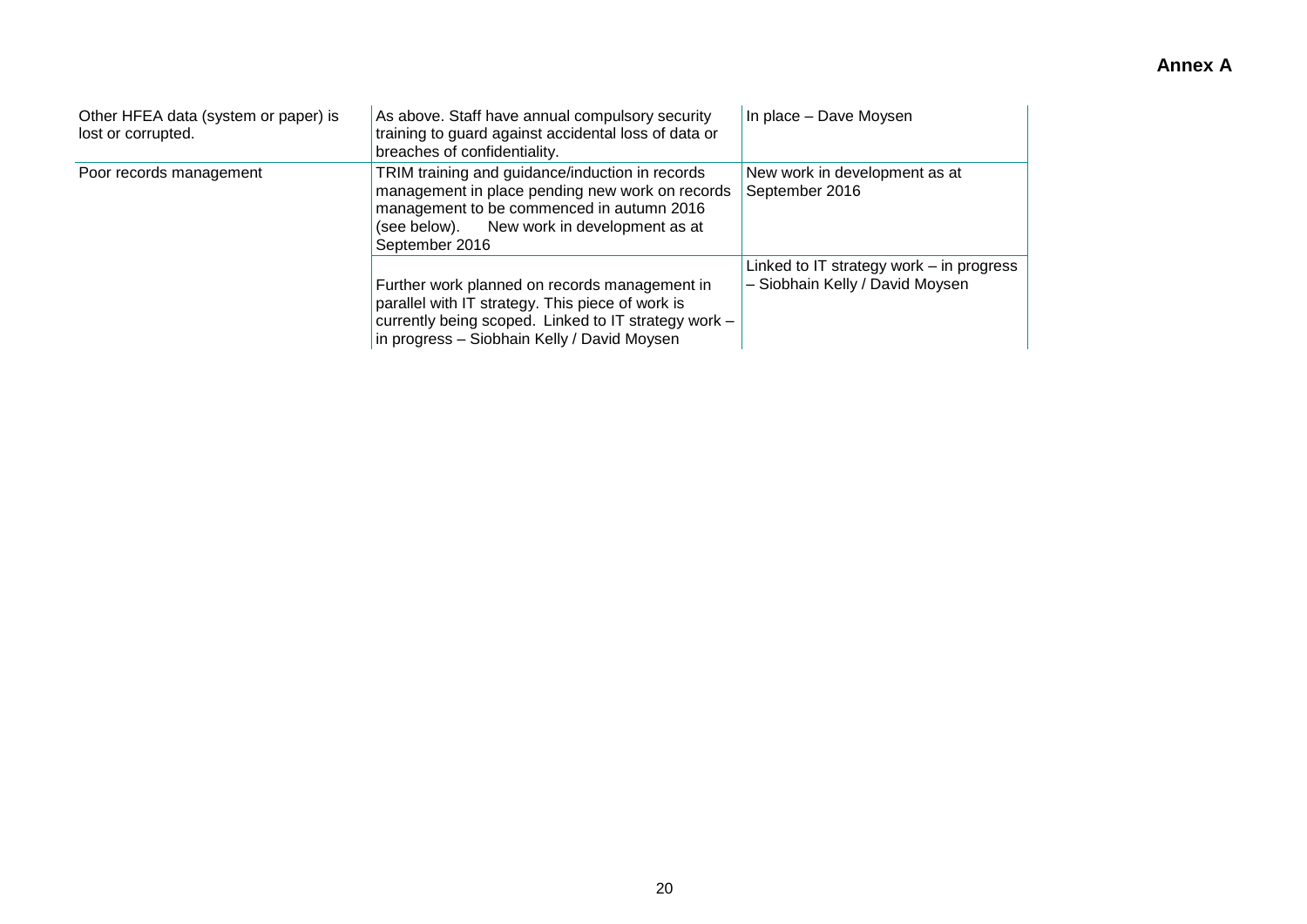| <b>Risk area</b>                                                                                                            | <b>Description and impact</b>              | Strategic objective linkage                                                                                                                                                                                                                                                                                                                                                                                                                                                                                                                                                                                                                 | <b>Risk scores</b>                                                                                                                                                                                                                                                                                                                                  |                            |                                         | <b>Recent trend</b><br><b>Risk owner</b>                                                                                                                                              |                       |  |
|-----------------------------------------------------------------------------------------------------------------------------|--------------------------------------------|---------------------------------------------------------------------------------------------------------------------------------------------------------------------------------------------------------------------------------------------------------------------------------------------------------------------------------------------------------------------------------------------------------------------------------------------------------------------------------------------------------------------------------------------------------------------------------------------------------------------------------------------|-----------------------------------------------------------------------------------------------------------------------------------------------------------------------------------------------------------------------------------------------------------------------------------------------------------------------------------------------------|----------------------------|-----------------------------------------|---------------------------------------------------------------------------------------------------------------------------------------------------------------------------------------|-----------------------|--|
| <b>Data</b>                                                                                                                 | There is a risk that                       | Efficiency, economy and value: ensuring the HFEA<br>remains demonstrably good value for the public, the<br>sector and Government.                                                                                                                                                                                                                                                                                                                                                                                                                                                                                                           | Inherent risk level:                                                                                                                                                                                                                                                                                                                                |                            |                                         | ↓⇔⇔⇔                                                                                                                                                                                  | <b>Juliet Tizzard</b> |  |
| D 2:                                                                                                                        | incorrect data is released                 |                                                                                                                                                                                                                                                                                                                                                                                                                                                                                                                                                                                                                                             | Likelihood                                                                                                                                                                                                                                                                                                                                          | Impact                     | Inherent risk                           |                                                                                                                                                                                       |                       |  |
|                                                                                                                             | in response to a<br>Parliamentary question |                                                                                                                                                                                                                                                                                                                                                                                                                                                                                                                                                                                                                                             | 5                                                                                                                                                                                                                                                                                                                                                   | 4                          | 20 Very high                            |                                                                                                                                                                                       |                       |  |
| Incorrect<br>data                                                                                                           | (PQ), or a Freedom of                      |                                                                                                                                                                                                                                                                                                                                                                                                                                                                                                                                                                                                                                             | Residual risk level:                                                                                                                                                                                                                                                                                                                                |                            |                                         |                                                                                                                                                                                       |                       |  |
| released                                                                                                                    | Information (FOI) or data                  |                                                                                                                                                                                                                                                                                                                                                                                                                                                                                                                                                                                                                                             | Likelihood                                                                                                                                                                                                                                                                                                                                          | Impact                     | Residual risk                           |                                                                                                                                                                                       |                       |  |
|                                                                                                                             | protection request.                        |                                                                                                                                                                                                                                                                                                                                                                                                                                                                                                                                                                                                                                             | 3                                                                                                                                                                                                                                                                                                                                                   | 3                          | 9 Medium                                |                                                                                                                                                                                       |                       |  |
|                                                                                                                             |                                            |                                                                                                                                                                                                                                                                                                                                                                                                                                                                                                                                                                                                                                             | Tolerance threshold:                                                                                                                                                                                                                                                                                                                                |                            | 8 Medium                                |                                                                                                                                                                                       |                       |  |
| Causes / sources                                                                                                            |                                            | <b>Mitigations</b>                                                                                                                                                                                                                                                                                                                                                                                                                                                                                                                                                                                                                          | mitigations                                                                                                                                                                                                                                                                                                                                         | Timescale and ownership of |                                         | Effectiveness – commentary                                                                                                                                                            |                       |  |
| Poor record keeping                                                                                                         |                                            | Refresher training and reminders about good<br>records management practice.                                                                                                                                                                                                                                                                                                                                                                                                                                                                                                                                                                 | In place - SMT                                                                                                                                                                                                                                                                                                                                      |                            |                                         | Above tolerance.                                                                                                                                                                      |                       |  |
|                                                                                                                             |                                            | TRIM review and retention policy implementation<br>work - part of records management project                                                                                                                                                                                                                                                                                                                                                                                                                                                                                                                                                | Moysen/Siobhain Kelly                                                                                                                                                                                                                                                                                                                               | to start autumn 2016- Dave | To sync in with IT strategy. RM project | Although we have some good<br>controls in place for dealing with<br>PQs and other externally                                                                                          |                       |  |
|                                                                                                                             |                                            | Audit of Epicentre to reveal any data errors.<br>All queries being routed through Licensing, who<br>have a definitive list of all licensing details.                                                                                                                                                                                                                                                                                                                                                                                                                                                                                        | Completed October 2015 - Siobhain<br>Kelly<br>Implementation of actions following<br>Epicentre audit planned and to be<br>completed by November 2016-<br>Siobhain Kelly                                                                                                                                                                             |                            |                                         | generated requests, it should be<br>noted that we cannot control<br>incoming volumes, complexity<br>or deadlines.<br>In September 2016 we have not<br>yet registered an unusual spike |                       |  |
| Excessive demand on systems and over-<br>reliance on a few key expert individuals -<br>request overload - leading to errors |                                            | PQs, FOIs and OTRs have dedicated expert<br>staff/teams to deal with them.<br>If more time is needed for a complex PQ, it is<br>occasionally necessary to take the issue out of the<br>very tightly timed PQ process and replace this with a<br>more detailed and considered letter back to the<br>enquirer so as to provide the necessary level of<br>detail and accuracy in the answer.<br>We also refer back to previous answers so as to<br>give a check, and to ensure consistent presentation<br>of similar data.<br>FOI requests are refused when there are grounds<br>for this.<br>PQ SOP revised and log created, to be maintained | In place - Juliet Tizzard / Nick Jones<br>in volumes following on from<br>recess (during which time there<br>were no PQs). However, with<br>the current work on the<br>mitochondria scientific review,<br>due to be published in<br>November, this situation is likely<br>to change in future months. We<br>continue to closely monitor<br>volumes. |                            |                                         |                                                                                                                                                                                       |                       |  |
|                                                                                                                             |                                            | by Committee and Information Officer/Scientific<br>Policy Manager.                                                                                                                                                                                                                                                                                                                                                                                                                                                                                                                                                                          |                                                                                                                                                                                                                                                                                                                                                     | In place - Siobhain Kelly  |                                         |                                                                                                                                                                                       |                       |  |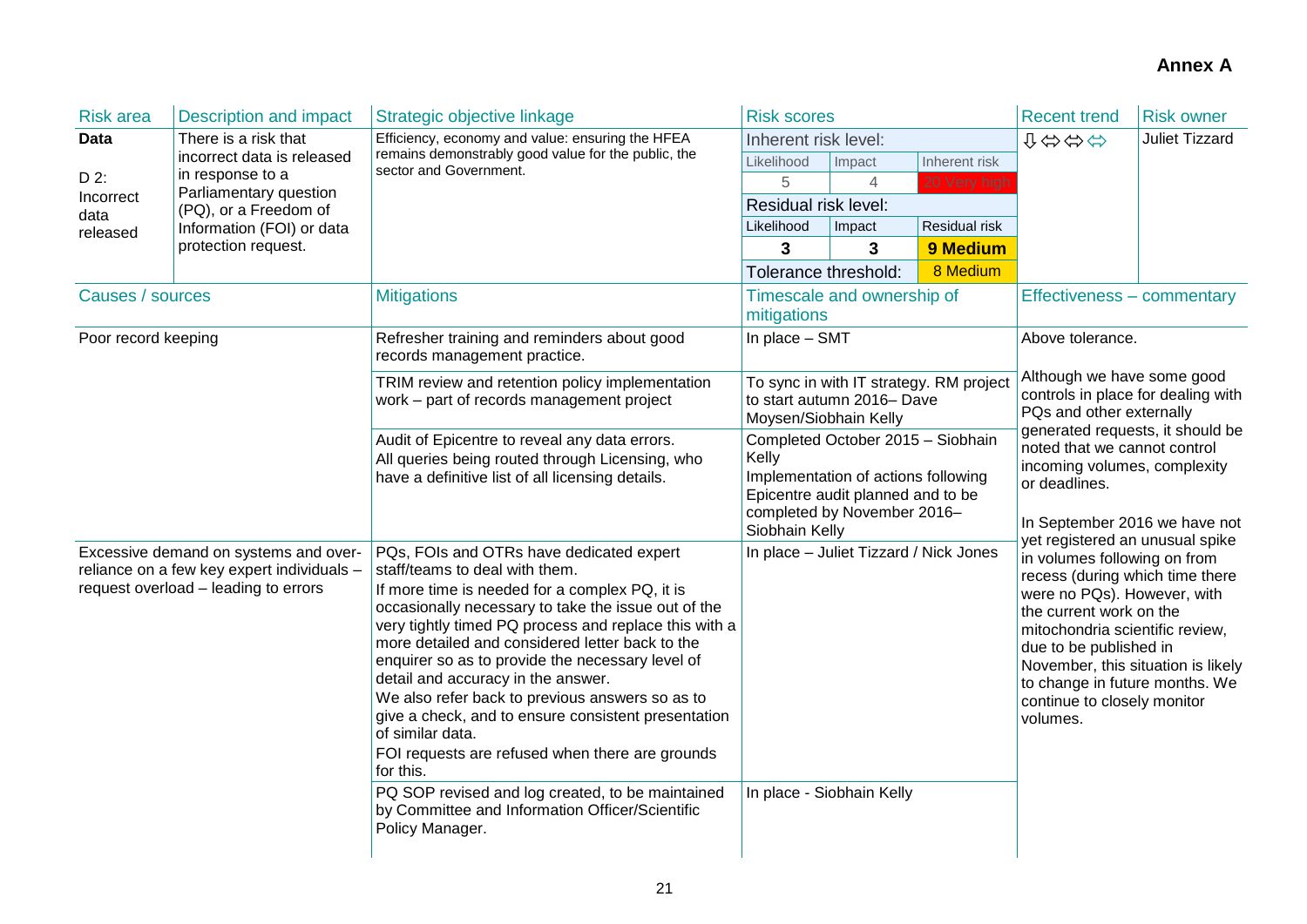| Answers in Hansard may not always<br>reflect advice from HFEA.                                                                                                                             | The PQ team attempts to catch any changes to<br>drafted wording that may unwittingly have changed<br>the meaning.<br>HFEA's suggested answer and DH's final<br>submission both to be captured in new PQ log. | In place - Siobhain Kelly / Peter<br>Thompson                                                                                                                                                                                                                                                                                                                    |
|--------------------------------------------------------------------------------------------------------------------------------------------------------------------------------------------|--------------------------------------------------------------------------------------------------------------------------------------------------------------------------------------------------------------|------------------------------------------------------------------------------------------------------------------------------------------------------------------------------------------------------------------------------------------------------------------------------------------------------------------------------------------------------------------|
| Insufficient understanding of underlying<br>system abilities and limitations, and/or of<br>the topic or question, leading to data<br>being misinterpreted or wrong data being<br>elicited. | As above – expert staff with the appropriate<br>knowledge and understanding in place.                                                                                                                        | In place – Juliet Tizzard / Nick Jones                                                                                                                                                                                                                                                                                                                           |
| Servicing data requests for researchers -<br>poor quality of consents obtained by<br>clinics for disclosure of data to<br>researchers.                                                     | There is a recognised risk of centres reporting<br>research consents inaccurately. Work is ongoing to<br>address consent reporting issues                                                                    | Inspections now routinely sample<br>check a clinic's performance<br>comparing original consent form with<br>the detail held on the Register, to<br>ensure it has been transcribed<br>effectively. Where the error rate is<br>above tolerance the clinic must<br>undertake a full audit and carry out<br>corrections to the Register as<br>necessary - Nick Jones |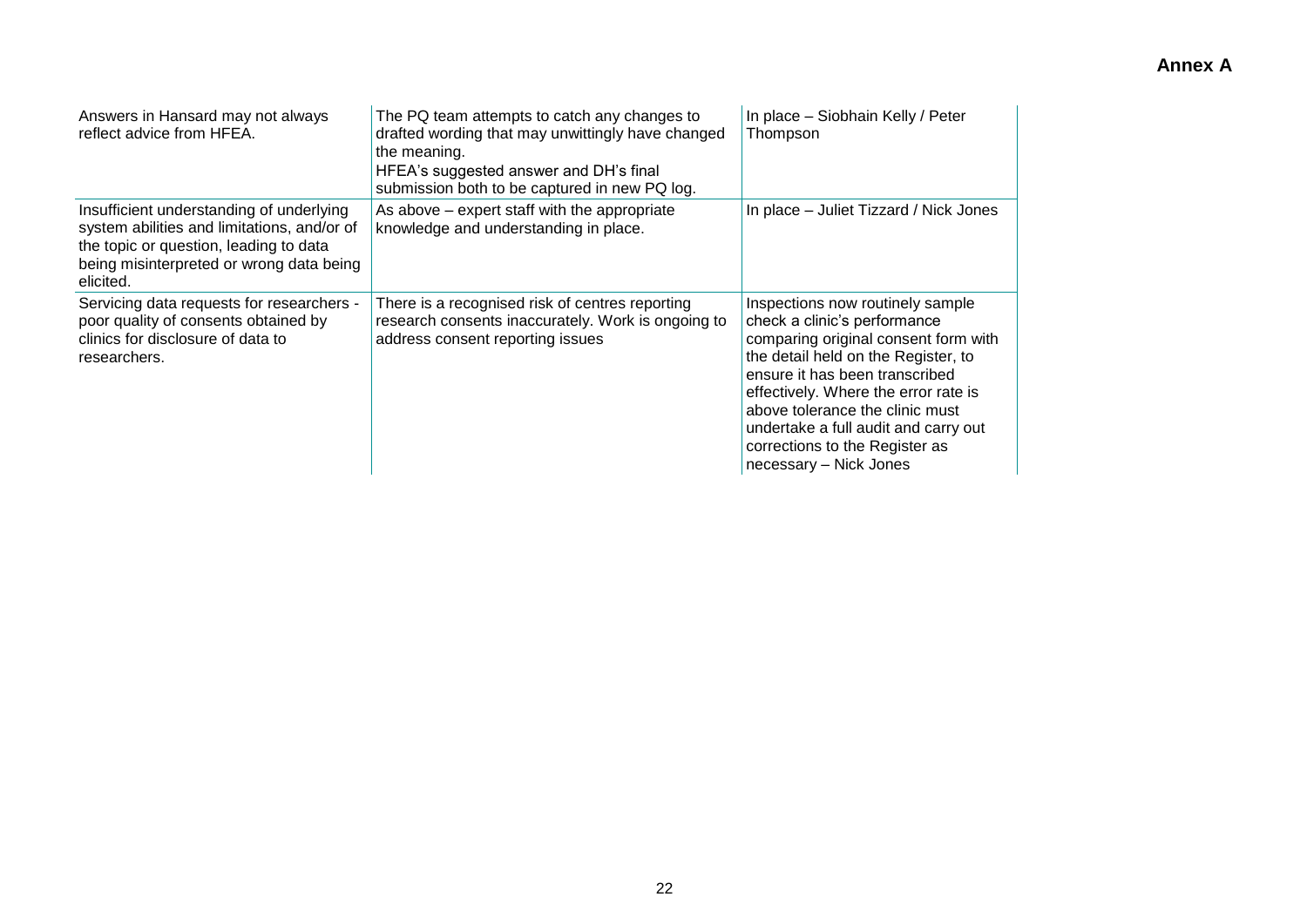| <b>Risk area</b>                       | <b>Description and impact</b>   | Strategic objective linkage                                                                                                                                                                                                                                                                                                                             | <b>Risk scores</b>                             |        |               | <b>Recent trend</b>                                | <b>Risk owner</b> |  |
|----------------------------------------|---------------------------------|---------------------------------------------------------------------------------------------------------------------------------------------------------------------------------------------------------------------------------------------------------------------------------------------------------------------------------------------------------|------------------------------------------------|--------|---------------|----------------------------------------------------|-------------------|--|
| <b>Donor</b>                           | There is a risk that an OTR     | Setting standards: improving the lifelong experience                                                                                                                                                                                                                                                                                                    | Inherent risk level:                           |        |               | Nick Jones<br>\$\$\$\$                             |                   |  |
| conception                             | applicant is given incorrect    | for donors, donor-conceived people, patients using                                                                                                                                                                                                                                                                                                      | Likelihood                                     | Impact | Inherent risk |                                                    |                   |  |
|                                        | data.                           | donor conception, and their wider families.                                                                                                                                                                                                                                                                                                             | 3                                              | 5      | 15 High       |                                                    |                   |  |
| DC 1:<br><b>OTR</b>                    |                                 |                                                                                                                                                                                                                                                                                                                                                         | Residual risk level:                           |        |               |                                                    |                   |  |
| inaccuracy                             |                                 |                                                                                                                                                                                                                                                                                                                                                         | Residual risk<br>Likelihood<br>Impact          |        |               |                                                    |                   |  |
|                                        |                                 |                                                                                                                                                                                                                                                                                                                                                         |                                                | 4      | 4 Low         |                                                    |                   |  |
|                                        |                                 |                                                                                                                                                                                                                                                                                                                                                         | Tolerance threshold:                           |        | 4 Low         |                                                    |                   |  |
| Causes / sources                       |                                 | <b>Mitigations</b>                                                                                                                                                                                                                                                                                                                                      | Timescale and ownership of<br>mitigations      |        |               | Effectiveness - commentary                         |                   |  |
| Data accuracy in Register submissions. |                                 | Continuous work with clinics on data quality,<br>including current verification processes, steps in the<br>OTR process, regular audit alongside inspections,<br>and continued emphasis on the importance of life-<br>long support for donors, donor-conceived people<br>and parents.<br>Audit programme to check information provision and<br>accuracy. | In place - Nick Jones<br>In place - Nick Jones |        |               | At tolerance (which is very low<br>for this risk). |                   |  |
|                                        |                                 | IfQ work will identify data accuracy requirements for<br>different fields as part of the migration process, and<br>will establish more efficient processes.                                                                                                                                                                                             | In place - Nick Jones                          |        |               |                                                    |                   |  |
|                                        |                                 | If subsequent work or data submissions reveal an<br>unpreventable earlier inaccuracy (or an error), we<br>explain this transparently to the recipient of the<br>information, so it is clear to them what the position is<br>and why this differs from the earlier provided data.                                                                        | In place - Nick Jones                          |        |               |                                                    |                   |  |
|                                        | Issuing of wrong person's data. | OTR process has an SOP that includes specific<br>steps to check the information given and that it<br>relates to the right person.                                                                                                                                                                                                                       | In place - Nick Jones                          |        |               |                                                    |                   |  |
|                                        | Process error or human error.   | As above.                                                                                                                                                                                                                                                                                                                                               | In place - Nick Jones                          |        |               |                                                    |                   |  |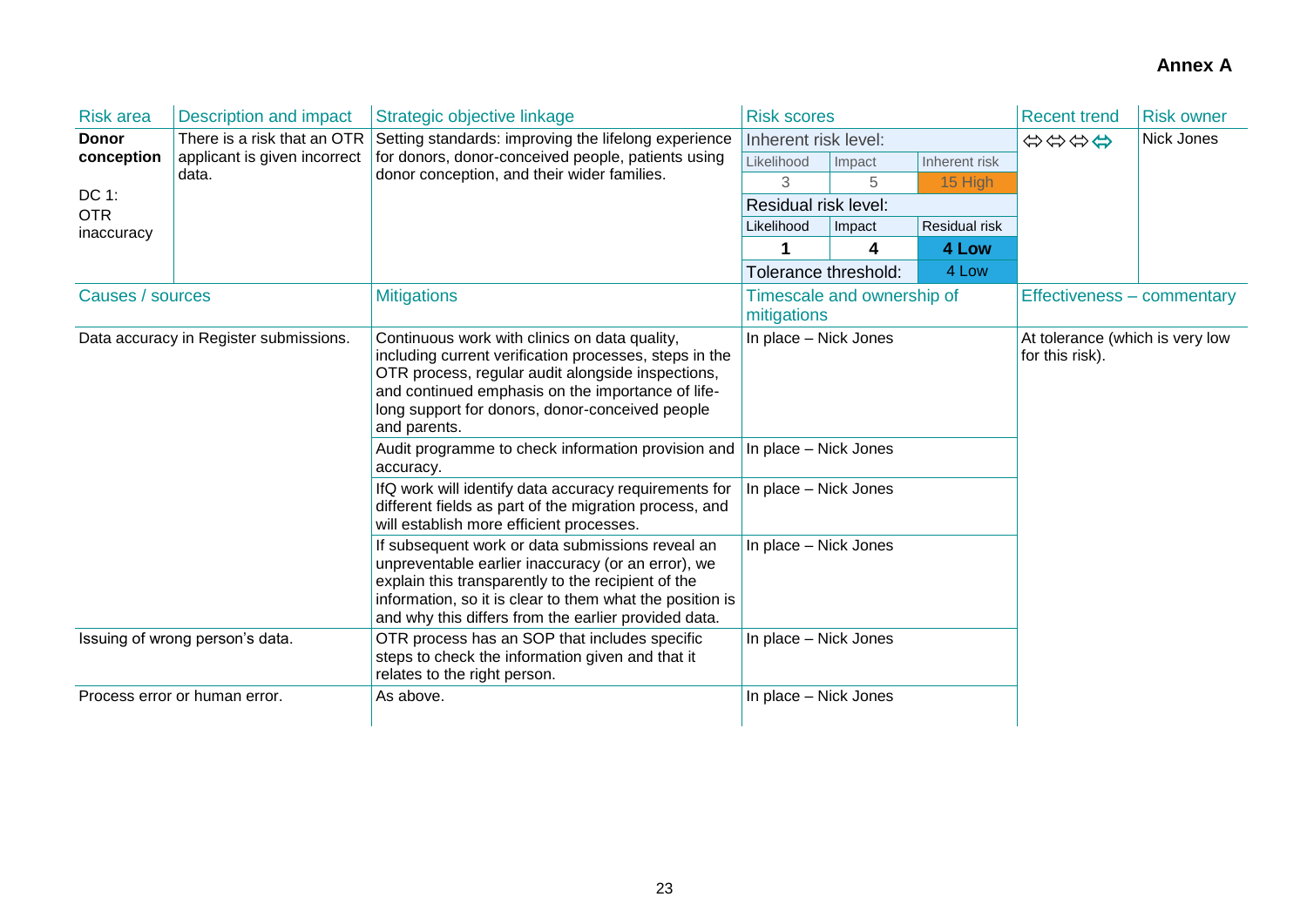| <b>Risk area</b>                                                                                            | Description and impact                        | Strategic objective linkage                                                                                                                                                                                                                                                                                                  | <b>Risk scores</b>                                                                                  |        |               | <b>Recent trend</b>                                                                                                                                                                  | <b>Risk owner</b> |  |
|-------------------------------------------------------------------------------------------------------------|-----------------------------------------------|------------------------------------------------------------------------------------------------------------------------------------------------------------------------------------------------------------------------------------------------------------------------------------------------------------------------------|-----------------------------------------------------------------------------------------------------|--------|---------------|--------------------------------------------------------------------------------------------------------------------------------------------------------------------------------------|-------------------|--|
| <b>Donor</b>                                                                                                | There is a risk that                          | Setting standards: improving the lifelong experience                                                                                                                                                                                                                                                                         | Inherent risk level:                                                                                |        |               | Nick Jones<br>\$\$\$\$                                                                                                                                                               |                   |  |
| conception                                                                                                  | inadequate support is                         | for donors, donor-conceived people, patients using                                                                                                                                                                                                                                                                           | Likelihood                                                                                          | Impact | Inherent risk |                                                                                                                                                                                      |                   |  |
|                                                                                                             | provided for donor-                           | donor conception, and their wider families.                                                                                                                                                                                                                                                                                  | 4                                                                                                   | 4      | 16 High       |                                                                                                                                                                                      |                   |  |
| DC 2:<br>Support for                                                                                        | conceived people or<br>donors at the point of |                                                                                                                                                                                                                                                                                                                              | Residual risk level:                                                                                |        |               |                                                                                                                                                                                      |                   |  |
| OTR.                                                                                                        | making an OTR request.                        |                                                                                                                                                                                                                                                                                                                              | Likelihood                                                                                          | Impact | Residual risk |                                                                                                                                                                                      |                   |  |
| applicants                                                                                                  |                                               |                                                                                                                                                                                                                                                                                                                              | 3                                                                                                   | 3      | 9 Medium      |                                                                                                                                                                                      |                   |  |
|                                                                                                             |                                               |                                                                                                                                                                                                                                                                                                                              | Tolerance threshold:                                                                                |        | 9 Medium      |                                                                                                                                                                                      |                   |  |
| Causes / sources                                                                                            |                                               | <b>Mitigations</b>                                                                                                                                                                                                                                                                                                           | Timescale and ownership of<br>mitigations                                                           |        |               | Effectiveness – commentary                                                                                                                                                           |                   |  |
| Lack of counselling availability for<br>applicants.                                                         |                                               | Counselling service established with external<br>contractor in place.                                                                                                                                                                                                                                                        | In place (June 2015) - Nick Jones                                                                   |        |               | At tolerance.                                                                                                                                                                        |                   |  |
| Insufficient Register team resource to<br>deal properly with OTR enquiries and<br>associated conversations. |                                               | Additional member of staff dedicated to handling<br>such enquiries. However, there is currently also one<br>member of staff returning to work from long term<br>sick leave, and this together with work pressures<br>from IfQ delivery means there is still some pressure<br>on team capacity (being discussed by managers). | In place, with ongoing team capacity<br>issue under discussion - Nick Jones                         |        |               | The pilot counselling service<br>has been in place since 1<br>June 2015, and we will make<br>further assessments based on<br>uptake and the delivery<br>experience. Reporting to the |                   |  |
| Risk of inadequate handling of a request.                                                                   |                                               | Trained staff, SOPs and quality assurance in place.<br>SOPs reviewed by Register staff, CMG and PAC-<br>UK, as part of the pilot set-up. Contract in place with<br>PAC-UK for pilot delivery.                                                                                                                                | In place - Nick Jones<br>Done (May 2015) - ongoing<br>management of the pilot by Rosetta<br>Wotton. |        |               | Authority will occur annually<br>during the pilot period, and the<br>first such report was provided to<br>the July Authority meeting.                                                |                   |  |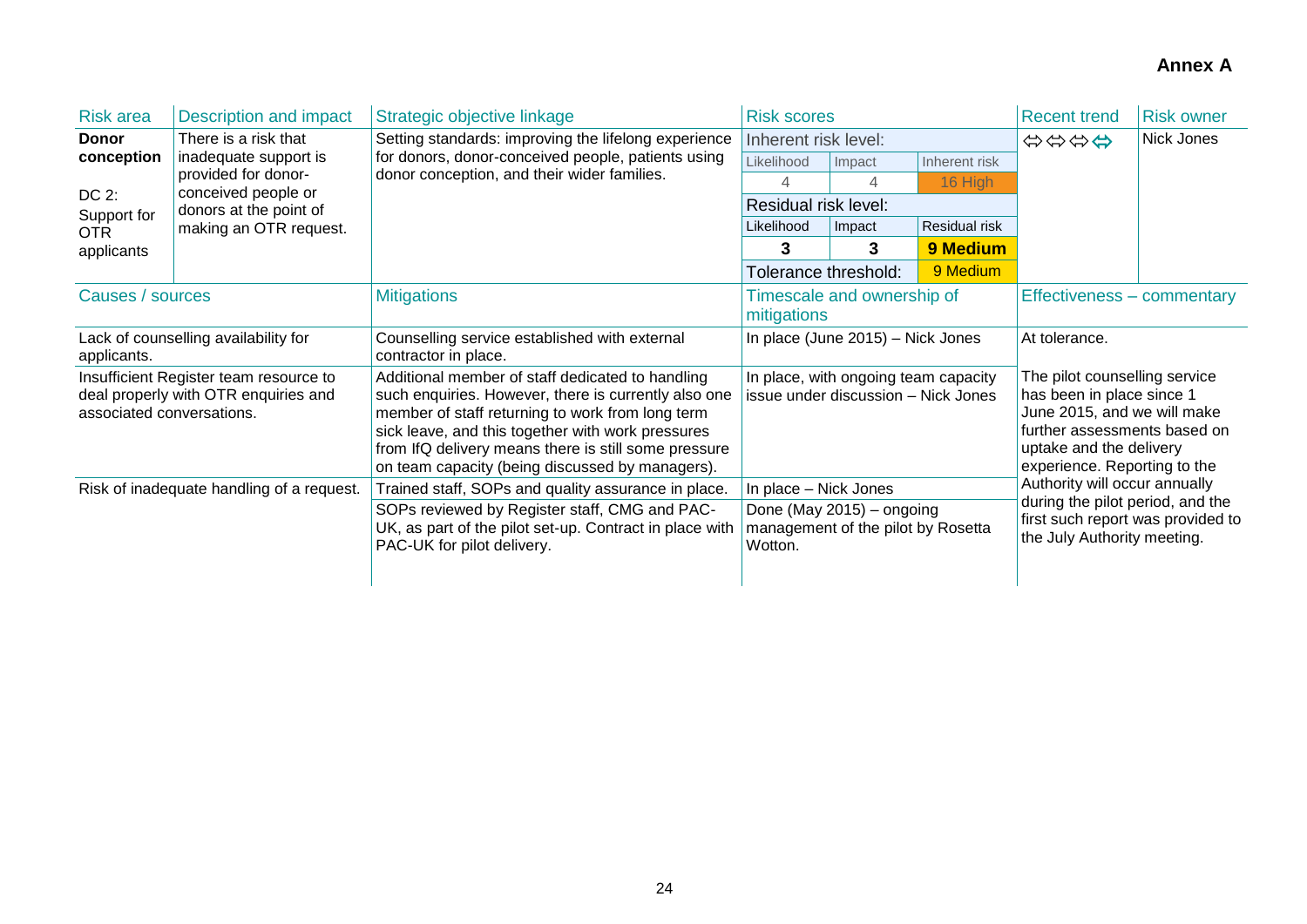| <b>Risk area</b>                                                                                                                                                                                                                                                                                                                                                                         | <b>Description and impact</b>                                                  | Strategic objective linkage                                                                                                                                                                                                                                                                                                                                                                                      | <b>Risk scores</b>                                                                  |                                                                |               | <b>Recent trend</b>                                                                                                                                                                                                                                                                          | <b>Risk owner</b> |  |
|------------------------------------------------------------------------------------------------------------------------------------------------------------------------------------------------------------------------------------------------------------------------------------------------------------------------------------------------------------------------------------------|--------------------------------------------------------------------------------|------------------------------------------------------------------------------------------------------------------------------------------------------------------------------------------------------------------------------------------------------------------------------------------------------------------------------------------------------------------------------------------------------------------|-------------------------------------------------------------------------------------|----------------------------------------------------------------|---------------|----------------------------------------------------------------------------------------------------------------------------------------------------------------------------------------------------------------------------------------------------------------------------------------------|-------------------|--|
| <b>Financial</b>                                                                                                                                                                                                                                                                                                                                                                         | There is a risk that the                                                       | Efficiency, economy and value: ensuring the HFEA                                                                                                                                                                                                                                                                                                                                                                 | Inherent risk level:                                                                |                                                                |               | \$\$\$\$                                                                                                                                                                                                                                                                                     | Morounke          |  |
| viability                                                                                                                                                                                                                                                                                                                                                                                | <b>HFEA could significantly</b><br>overspend (where                            | remains demonstrably good value for the public, the sector<br>and Government.                                                                                                                                                                                                                                                                                                                                    | Likelihood                                                                          | Impact                                                         | Inherent risk |                                                                                                                                                                                                                                                                                              | Akingbola         |  |
| <b>FV 1:</b>                                                                                                                                                                                                                                                                                                                                                                             | significantly = $5\%$ of                                                       |                                                                                                                                                                                                                                                                                                                                                                                                                  | 4                                                                                   | 4                                                              | 16 High       |                                                                                                                                                                                                                                                                                              |                   |  |
| Income and                                                                                                                                                                                                                                                                                                                                                                               | budget, £250k)                                                                 |                                                                                                                                                                                                                                                                                                                                                                                                                  | Residual risk level:                                                                |                                                                |               |                                                                                                                                                                                                                                                                                              |                   |  |
| expenditure                                                                                                                                                                                                                                                                                                                                                                              |                                                                                |                                                                                                                                                                                                                                                                                                                                                                                                                  | Likelihood   Impact                                                                 |                                                                | Residual risk |                                                                                                                                                                                                                                                                                              |                   |  |
|                                                                                                                                                                                                                                                                                                                                                                                          |                                                                                |                                                                                                                                                                                                                                                                                                                                                                                                                  | 3                                                                                   | 3                                                              | 9 Medium      |                                                                                                                                                                                                                                                                                              |                   |  |
|                                                                                                                                                                                                                                                                                                                                                                                          |                                                                                |                                                                                                                                                                                                                                                                                                                                                                                                                  |                                                                                     | Tolerance threshold:                                           | 9 Medium      |                                                                                                                                                                                                                                                                                              |                   |  |
| Causes / sources                                                                                                                                                                                                                                                                                                                                                                         |                                                                                | <b>Mitigations</b>                                                                                                                                                                                                                                                                                                                                                                                               | mitigations                                                                         | Timescale and ownership of                                     |               | Effectiveness - commentary                                                                                                                                                                                                                                                                   |                   |  |
|                                                                                                                                                                                                                                                                                                                                                                                          | Fee regime makes us dependent on                                               | Activity levels are tracked and change is discussed                                                                                                                                                                                                                                                                                                                                                              |                                                                                     | Monthly (on-going) - Morounke                                  |               | At tolerance.                                                                                                                                                                                                                                                                                |                   |  |
| sector activity levels.                                                                                                                                                                                                                                                                                                                                                                  |                                                                                | at CMG, who would consider what work to<br>deprioritise and reduce expenditure.                                                                                                                                                                                                                                                                                                                                  | Akingbola                                                                           |                                                                |               | 2015/16 achieved a small<br>under-spend but risk of<br>additional legal costs remains.                                                                                                                                                                                                       |                   |  |
|                                                                                                                                                                                                                                                                                                                                                                                          |                                                                                | Fees Group created enabling dialogue with sector<br>about fee levels. Fee increase was agreed and<br>approved by Treasury. This was implemented and<br>the eSET discount ended (April 2016).                                                                                                                                                                                                                     | Akingbola                                                                           | In place. Fees Group meeting in<br>October, ongoing - Morounke |               | The increase of per-cycle fees<br>by £5 (to £80) and the end of<br>the small 'eSET discount' for<br>elective single embryo transfer                                                                                                                                                          |                   |  |
| EPRS suppliers may not make required<br>changes to their systems in line with IfQ<br>data submission mechanism (EDI,<br>Register) changes. Clinics using these<br>suppliers would be unable to provide<br>treatment data leading to deferral of fee<br>payment since we could not bill centres<br>for treatments.<br>GIA funding could be reduced due to<br>changes in Government/policy |                                                                                | Proposals were made to August IfQ Programme<br>Board for adjustments to the IfQ schedule which<br>would impact when this risk is likely to be felt.<br>Further discussions are needed with Finance to<br>understand the scale of the potential impact of this<br>risk and to plan for an effective mitigation to secure<br>cash flow. These discussions will be ongoing while<br>IfQ release 2 develops further. | <b>Ongoing -Nick Jones</b><br>Quarterly meetings (on-going) -<br>Morounke Akingbola |                                                                |               | has now been implemented<br>following Treasury approval in<br>February 2016. This should<br>help secure sufficient funds<br>going forward.<br>It is too early for us to tell<br>whether this reduces this risk<br>further. The situation will be<br>clearer following IfQ<br>implementation. |                   |  |
|                                                                                                                                                                                                                                                                                                                                                                                          |                                                                                | A good relationship with DH Sponsors, who are well<br>informed about our work and our funding model.                                                                                                                                                                                                                                                                                                             |                                                                                     |                                                                |               |                                                                                                                                                                                                                                                                                              |                   |  |
|                                                                                                                                                                                                                                                                                                                                                                                          |                                                                                | Annual budget agreed with DH Finance team<br>alongside draft business plan submission.                                                                                                                                                                                                                                                                                                                           | Akingbola                                                                           | December annually - Morounke                                   |               | The potential impact of the IfQ<br>risk here, related to EPRS                                                                                                                                                                                                                                |                   |  |
|                                                                                                                                                                                                                                                                                                                                                                                          |                                                                                | Detailed budgets for 2016/17 have been agreed with<br>Directors.<br>DH has previously agreed our resource envelope.                                                                                                                                                                                                                                                                                              |                                                                                     | In place - Morounke Akingbola                                  |               | suppliers and the impact on<br>treatment fees, is not yet fully                                                                                                                                                                                                                              |                   |  |
|                                                                                                                                                                                                                                                                                                                                                                                          | Budget setting process is poor due to<br>lack of information from directorates | Quarterly meetings with directorates flags any<br>shortfall or further funding requirements.                                                                                                                                                                                                                                                                                                                     | Morounke Akingbola                                                                  | Quarterly meetings (on-going) -                                |               | understood. It is also clear that<br>this would not potentially impact<br>the organisation until 2017, so                                                                                                                                                                                    |                   |  |
|                                                                                                                                                                                                                                                                                                                                                                                          | Unforeseen increase in costs eg, legal,<br>IfQ or extra in-year work required  | Use of reserves, up to contingency level available.<br>DH kept abreast of current situation and are a final<br>source of additional funding if required.                                                                                                                                                                                                                                                         | Monthly - Morounke Akingbola                                                        |                                                                |               | the risk level is not affected at<br>this time. Meanwhile, the IfQ<br>team will work together closely                                                                                                                                                                                        |                   |  |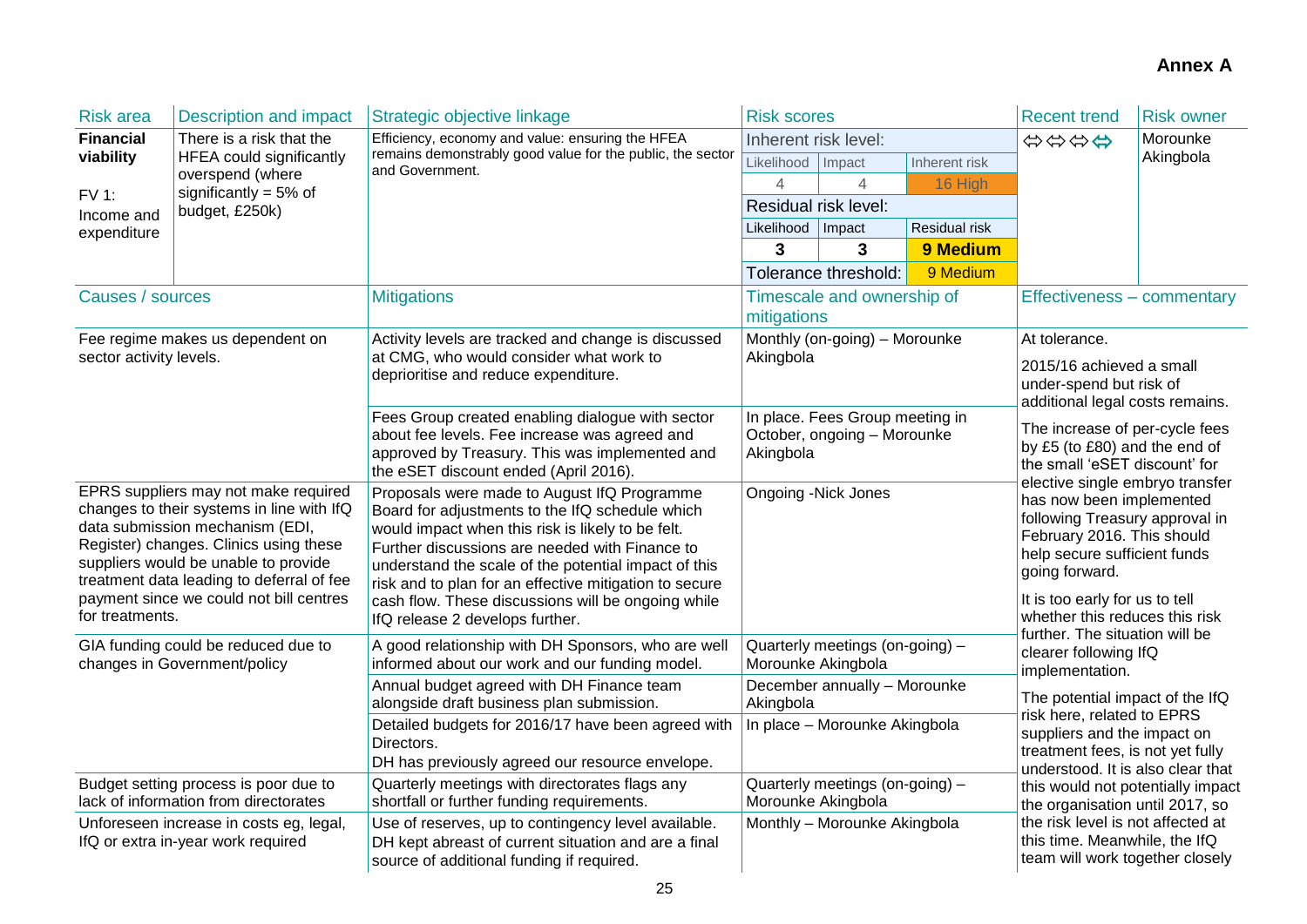|                                                                                                      | IfQ Programme Board regularly reviews the budget<br>and costs.                                                    | Monthly – IfQ Programme Board              | with the finance team and the<br>mitigation for this risk will be                                  |
|------------------------------------------------------------------------------------------------------|-------------------------------------------------------------------------------------------------------------------|--------------------------------------------|----------------------------------------------------------------------------------------------------|
| Upwards scope creep during projects, or<br>emerging during early development of<br>projects eg, IfQ. | Periodic review of actual and budgeted spend by IfQ<br>project board and monthly budget meetings with<br>finance. | Ongoing – Wilhelmina Crown                 | updated once more information<br>is gathered and a plan agreed.<br>We will keep this under review. |
|                                                                                                      | Cash flow forecast updated.                                                                                       | Monthly (on-going) – Morounke<br>Akingbola |                                                                                                    |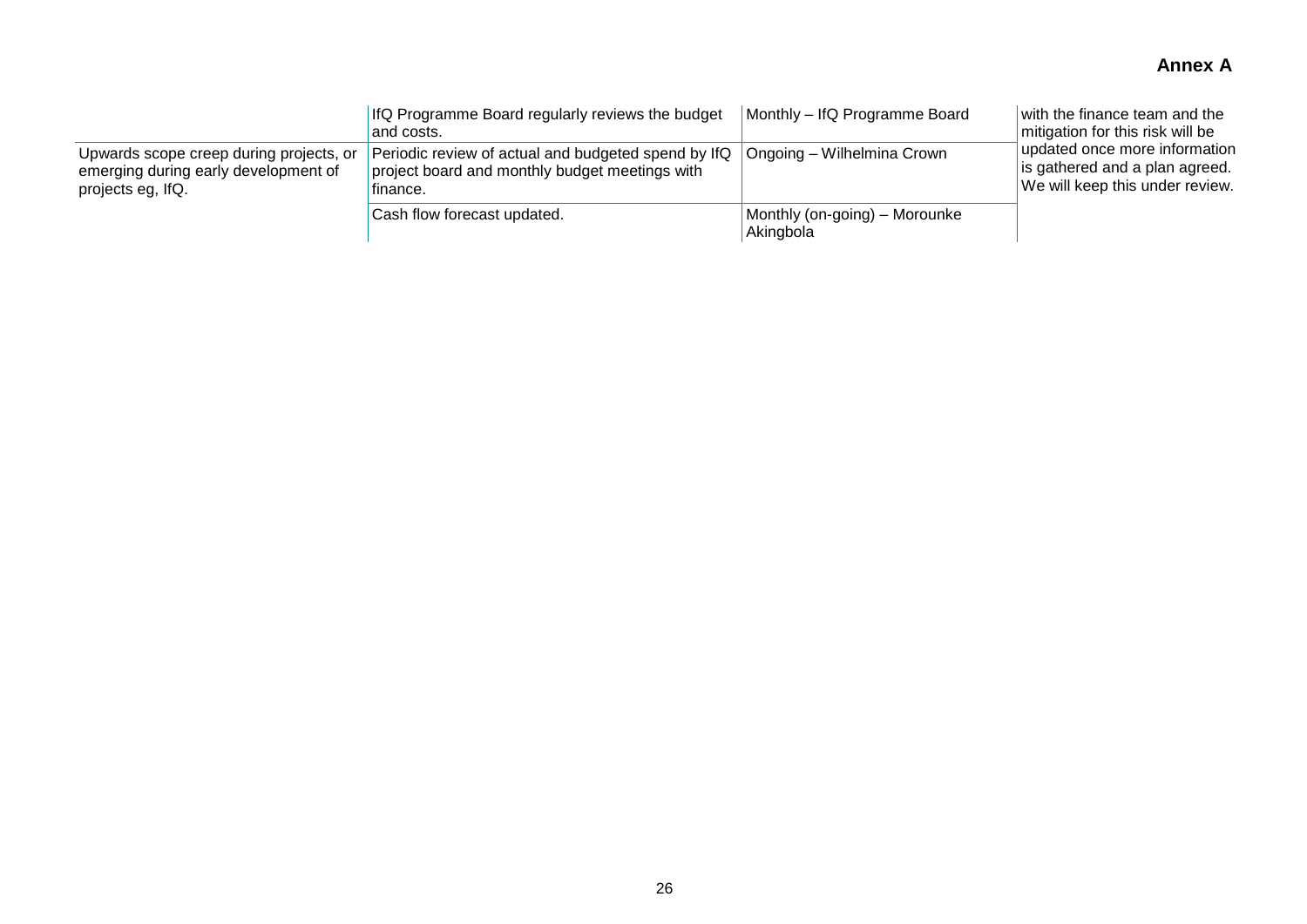| <b>Risk area</b>                                                                                          | <b>Description and impact</b>                                                                                                                   | Strategic objective linkage                                                                                                       | <b>Risk scores</b>                                                                                                                  |                |               | <b>Recent trend</b>                                                                                                                                                                                                                                         | <b>Risk owner</b> |
|-----------------------------------------------------------------------------------------------------------|-------------------------------------------------------------------------------------------------------------------------------------------------|-----------------------------------------------------------------------------------------------------------------------------------|-------------------------------------------------------------------------------------------------------------------------------------|----------------|---------------|-------------------------------------------------------------------------------------------------------------------------------------------------------------------------------------------------------------------------------------------------------------|-------------------|
| <b>Capability</b><br>$C 1$ :<br>Knowledge<br>and<br>capability                                            | There is a risk that the<br><b>HFEA</b> experiences<br>unforeseen knowledge and<br>capability gaps,<br>threatening delivery of the<br>strategy. | Efficiency, economy and value: ensuring the HFEA<br>remains demonstrably good value for the public, the<br>sector and Government. | Inherent risk level:                                                                                                                |                |               | \$\$\$\$                                                                                                                                                                                                                                                    | Peter             |
|                                                                                                           |                                                                                                                                                 |                                                                                                                                   | Likelihood                                                                                                                          | Impact         | Inherent risk |                                                                                                                                                                                                                                                             | Thompson          |
|                                                                                                           |                                                                                                                                                 |                                                                                                                                   | 4                                                                                                                                   | $\overline{4}$ | 16 High       |                                                                                                                                                                                                                                                             |                   |
|                                                                                                           |                                                                                                                                                 |                                                                                                                                   | Residual risk level:                                                                                                                |                |               |                                                                                                                                                                                                                                                             |                   |
|                                                                                                           |                                                                                                                                                 |                                                                                                                                   | Likelihood                                                                                                                          | Impact         | Residual risk |                                                                                                                                                                                                                                                             |                   |
|                                                                                                           |                                                                                                                                                 |                                                                                                                                   | 3                                                                                                                                   | 3              | 9 Medium      |                                                                                                                                                                                                                                                             |                   |
|                                                                                                           |                                                                                                                                                 |                                                                                                                                   | Tolerance threshold:                                                                                                                |                | 6 Medium      |                                                                                                                                                                                                                                                             |                   |
| Causes / sources                                                                                          |                                                                                                                                                 | <b>Mitigations</b>                                                                                                                | Timescale and ownership of<br>mitigations                                                                                           |                |               | Effectiveness - commentary                                                                                                                                                                                                                                  |                   |
|                                                                                                           | High turnover, sick leave etc. leading to                                                                                                       | People strategy will partially mitigate.                                                                                          | Done - May 2015 - Rachel Hopkins                                                                                                    |                |               | Above tolerance.                                                                                                                                                                                                                                            |                   |
|                                                                                                           | temporary knowledge loss and capability                                                                                                         | Mixed approach of retention, staff development, and                                                                               |                                                                                                                                     |                |               | This risk and the set of controls                                                                                                                                                                                                                           |                   |
| gaps.                                                                                                     |                                                                                                                                                 | effective management of vacancies and recruitment<br>processes.                                                                   |                                                                                                                                     |                |               | remains focused on capability,                                                                                                                                                                                                                              |                   |
|                                                                                                           |                                                                                                                                                 | Staff have access to civil service learning (CSL);                                                                                | In place - Rachel Hopkins                                                                                                           |                |               | rather than capacity. There are<br>obviously some linkages, since                                                                                                                                                                                           |                   |
|                                                                                                           |                                                                                                                                                 | organisational standard is five working days per                                                                                  |                                                                                                                                     |                |               | managing turnover and churn<br>also means managing<br>fluctuations in capability and<br>ensuring knowledge and skills<br>are successfully nurtured and/or<br>handed over.                                                                                   |                   |
|                                                                                                           |                                                                                                                                                 | year of learning and development for each member                                                                                  |                                                                                                                                     |                |               |                                                                                                                                                                                                                                                             |                   |
|                                                                                                           |                                                                                                                                                 | of staff.                                                                                                                         |                                                                                                                                     |                |               |                                                                                                                                                                                                                                                             |                   |
|                                                                                                           |                                                                                                                                                 | Organisational knowledge captured via records<br>management (TRIM), case manager software,                                        | In place - Rachel Hopkins                                                                                                           |                |               |                                                                                                                                                                                                                                                             |                   |
|                                                                                                           |                                                                                                                                                 | project records, handovers and induction notes, and                                                                               |                                                                                                                                     |                |               |                                                                                                                                                                                                                                                             |                   |
|                                                                                                           |                                                                                                                                                 | manager engagement.                                                                                                               |                                                                                                                                     |                |               | Since the HFEA is a small<br>organisation, with little intrinsic                                                                                                                                                                                            |                   |
| The new UK government may implement                                                                       |                                                                                                                                                 | The HFEA was proactive in reducing its headcount                                                                                  | In place - Peter Thompson                                                                                                           |                |               |                                                                                                                                                                                                                                                             |                   |
|                                                                                                           | further cuts across all ALBs, resulting in                                                                                                      | and other costs to minimal levels over a number of                                                                                |                                                                                                                                     |                |               | resilience, it seems prudent to<br>have a low tolerance level for                                                                                                                                                                                           |                   |
| further staffing reductions. This would<br>lead to the HFEA having to reduce its<br>workload in some way. |                                                                                                                                                 | years.<br>We have also been reviewed extensively (including                                                                       |                                                                                                                                     |                |               | this risk.                                                                                                                                                                                                                                                  |                   |
|                                                                                                           |                                                                                                                                                 | the McCracken review).                                                                                                            |                                                                                                                                     |                |               | Both Head vacancies were<br>initially filled (in March and May<br>2016 respectively). The Head of<br><b>Corporate Governance</b><br>subsequently left in September<br>2016, and was replaced<br>internally, with associated<br>recruitment activity needed. |                   |
|                                                                                                           |                                                                                                                                                 | Turnover is variable, and so this risk will be retained                                                                           |                                                                                                                                     |                |               |                                                                                                                                                                                                                                                             |                   |
|                                                                                                           |                                                                                                                                                 | on the risk register, and will continue to receive                                                                                |                                                                                                                                     |                |               |                                                                                                                                                                                                                                                             |                   |
|                                                                                                           |                                                                                                                                                 | ongoing management attention.                                                                                                     |                                                                                                                                     |                |               |                                                                                                                                                                                                                                                             |                   |
| Poor morale leading to decreased<br>effectiveness and performance failures.                               |                                                                                                                                                 | Engagement with the issue by managers. Ensuring<br>managers have team meetings and one-to-one                                     | In place - Peter Thompson                                                                                                           |                |               |                                                                                                                                                                                                                                                             |                   |
|                                                                                                           |                                                                                                                                                 | meetings to obtain feedback and identify actions to                                                                               |                                                                                                                                     |                |               |                                                                                                                                                                                                                                                             |                   |
|                                                                                                           |                                                                                                                                                 | be taken.                                                                                                                         |                                                                                                                                     |                |               |                                                                                                                                                                                                                                                             |                   |
|                                                                                                           |                                                                                                                                                 | Staff survey and implementation of outcomes,<br>following up at December 2015 all staff conference.                               | Survey and staff conference done -<br>Rachel Hopkins<br>Follow-up communications in place<br>(Staff Bulletin etc.) - Peter Thompson |                |               |                                                                                                                                                                                                                                                             |                   |
|                                                                                                           |                                                                                                                                                 |                                                                                                                                   |                                                                                                                                     |                |               |                                                                                                                                                                                                                                                             |                   |
|                                                                                                           |                                                                                                                                                 |                                                                                                                                   |                                                                                                                                     |                |               |                                                                                                                                                                                                                                                             |                   |
|                                                                                                           |                                                                                                                                                 |                                                                                                                                   |                                                                                                                                     |                |               |                                                                                                                                                                                                                                                             |                   |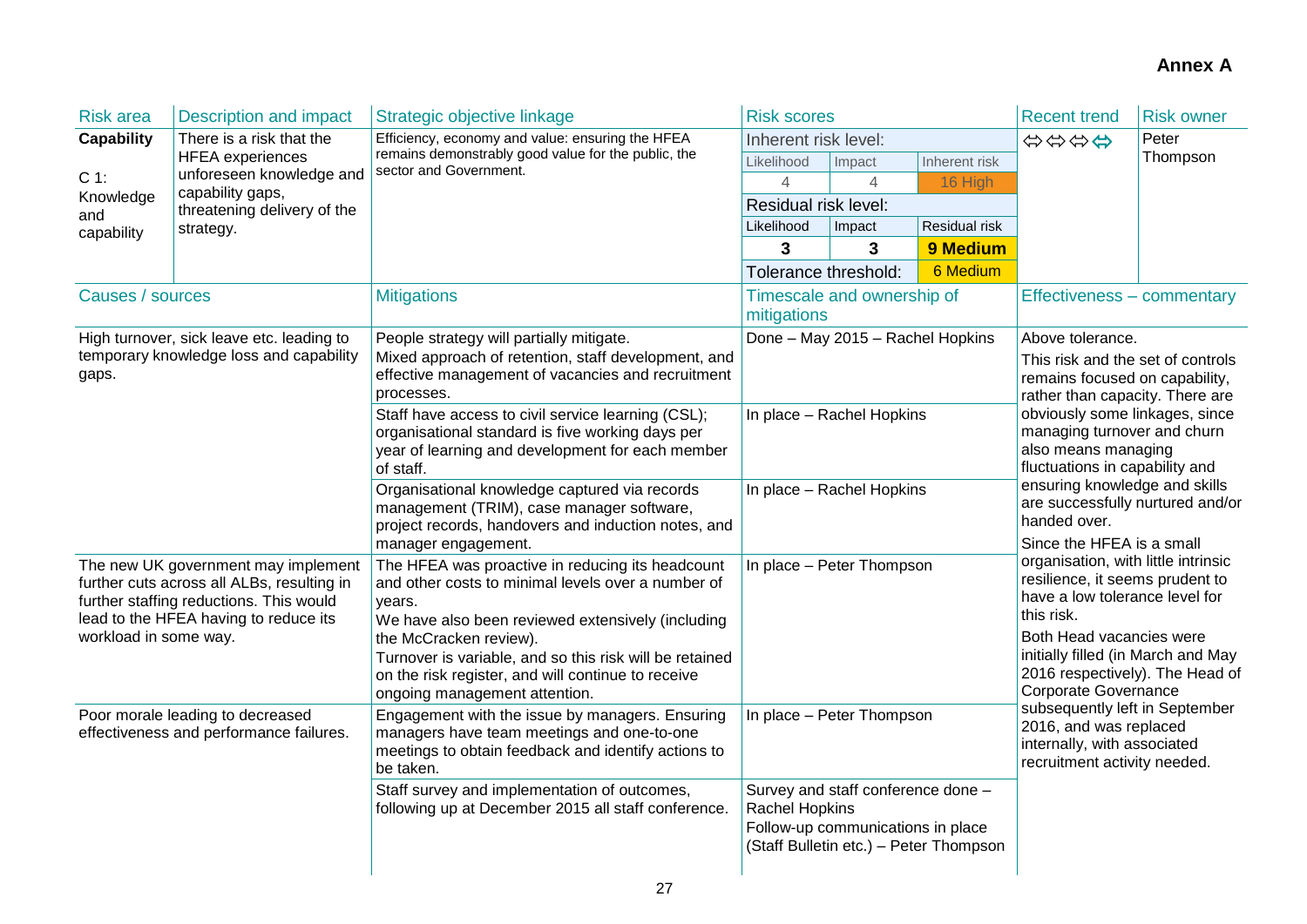| Differential impacts of IfQ-related change<br>and other pressures for particular teams<br>could lead to specific areas of knowledge                                                                                                                 | Staff kept informed of likely developments and next<br>steps, and when applicable of personal role impacts<br>and choices.                                                                                                                                                                      | In place - Nick Jones                                                     |  |
|-----------------------------------------------------------------------------------------------------------------------------------------------------------------------------------------------------------------------------------------------------|-------------------------------------------------------------------------------------------------------------------------------------------------------------------------------------------------------------------------------------------------------------------------------------------------|---------------------------------------------------------------------------|--|
| loss and low performance.                                                                                                                                                                                                                           | Policies and processes to treat staff fairly and<br>consistently, particularly if people are 'at risk'.                                                                                                                                                                                         | In place - Peter Thompson                                                 |  |
| Additional avenues of work open up, or<br>reactive diversions arise, and need to be<br>accommodated alongside the major IfQ<br>programme.                                                                                                           | Careful planning and prioritisation of both business<br>plan work and business flow through our<br>Committees. Regular oversight by CMG - standing<br>item on planning and resources.                                                                                                           | In place - Paula Robinson                                                 |  |
|                                                                                                                                                                                                                                                     | Early emphasis given to team-level service delivery<br>planning, with active involvement of team members.<br>CMG will continue to review planning and delivery.                                                                                                                                 | In place - Paula Robinson                                                 |  |
|                                                                                                                                                                                                                                                     | Planning for 2016/17 prioritises IfQ delivery, and<br>therefore strategy delivery, within our limited<br>resources.                                                                                                                                                                             | In place as part of business planning<br>(2015 onwards) - Paula Robinson  |  |
|                                                                                                                                                                                                                                                     | IfQ has some of its own dedicated resources.                                                                                                                                                                                                                                                    | In place - Nick Jones                                                     |  |
|                                                                                                                                                                                                                                                     | There is a degree of flexibility within our resources,<br>and increasing resilience is a key consideration<br>whenever a post becomes vacant. Staff are<br>encouraged to identify personal development<br>opportunities with their manager, through the PDP<br>process, making good use of CSL. | In place - Peter Thompson                                                 |  |
| Regarding the recent work on licensing<br>mitochondrial replacement techniques,<br>there is a possible future risk that we will<br>need to increase both capability and<br>capacity in this area, depending on<br>uptake (this is not yet certain). | Future needs (capability and capacity) relating to<br>mitochondrial replacement techniques and licensing<br>applications are starting to be considered now, but<br>will not be known for sure until later. No controls can<br>yet be put in place, but the potential issue is on our<br>radar.  | Issue for consideration when<br>applications commence - Juliet<br>Tizzard |  |